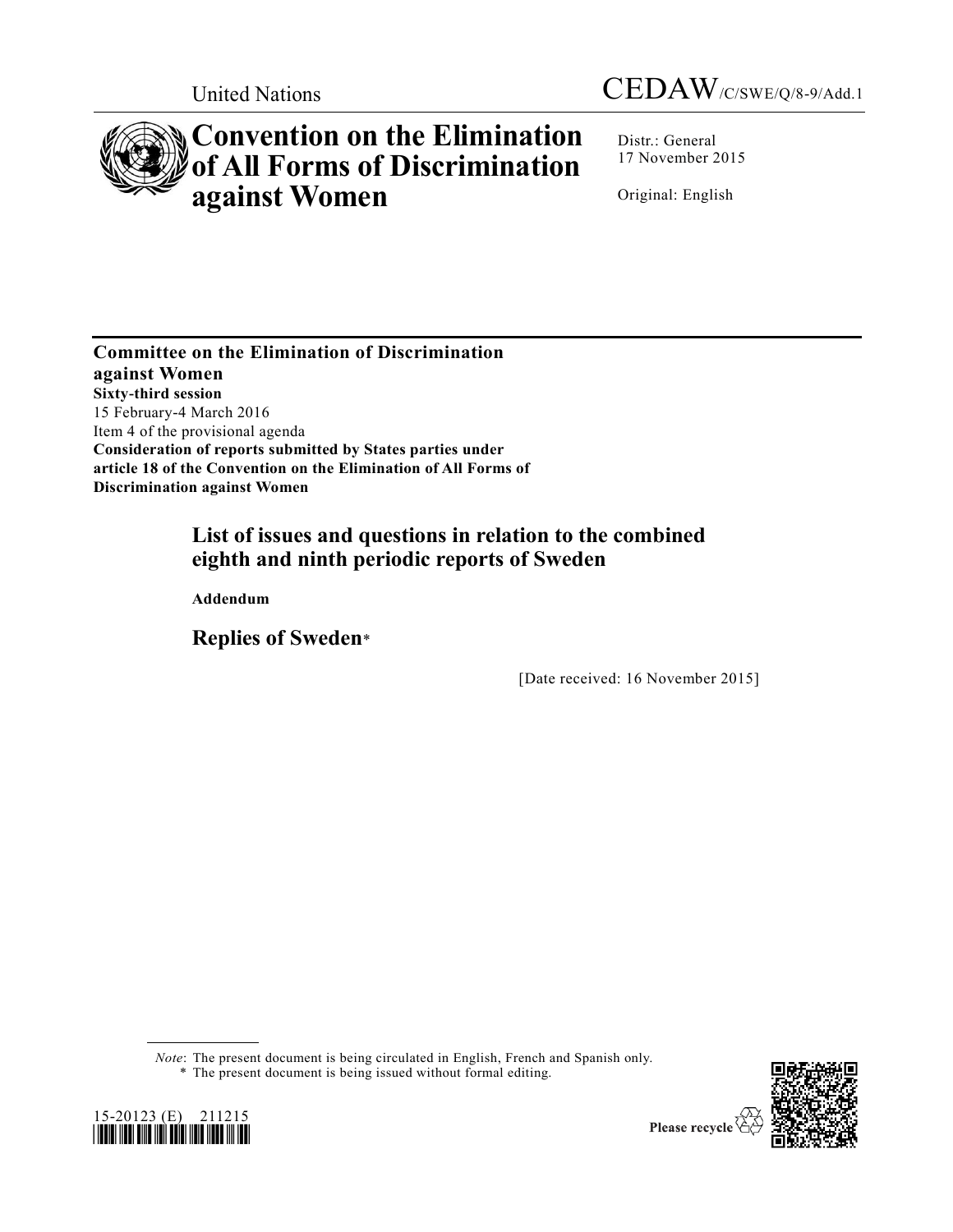# **Constitutional, legislative and institutional framework**

#### **Issue 1**

1. As stated in Sweden's eighth and ninth reports (point 25) a review was carried out and resulted in amendments to the law. With respect to the Instrument of Government there are no plans for a further review regarding these issues. With respect to the Freedom of the Press Act (FPA) and the Fundamental Law on Freedom of Expression (FLFE), the Freedom of Expression Committee started its work in autumn 2014 and is to present a proposal to the Government no later than 1 September 2016. Its remit includes a linguistic review of both Acts. This includes modernizing the language.

2. On 1 January 2015 the Discrimination Act (2005:567) was amended to make inadequate accessibility for persons with disabilities a new form of discrimination under the Discrimination Act. This means that reasonable measures have to be taken so as to put a person with a disability in a comparable situation to persons without this disability. The ban applies to all the areas of society in the Discrimination Act.

3. In 2012 an amendment to the Discrimination Act entered into force that means a ban on having different insurance premiums and benefits for women and men in the provision of insurance services.

4. Measures that are intended to ensure equality between all women and men in the whole of the country are reported under each issue.

# **Access to justice**

#### **Issue 2**

5. The legislation applies equally to women and men. When new legislation is drafted, the impact of the proposal has to be analysed and social impacts, such as effects on integration, gender equality and discrimination have to be taken into account.

6. For people who are crime victims (injured parties) there is a possibility of getting a legal counsel at the expense of the state under the Injured Party Counsel Act (1988:609). The injured party counsel has to look after to the interests of the injured party in the case and provide support and assistance to the injured party.

7. The rules about injured party counsel apply irrespective of the injured party's sex, origin or nationality.

8. As regards women who have been subjected to discrimination, in cases where no crime is involved, there are possibilities of obtaining legal aid under the Legal Aid Act (1996:1619).

9. In order to spread knowledge about violence in close relationships and encourage people who are victims of violence to make a report, the police have conducted special information campaigns. The police have also developed a special information page, *Come to us*, for people who are victims of violence in close relationships. On it information is available in eighteen different languages.

10. The work of the Equality Ombudsman is described in the latest Swedish report paragraphs 43-53.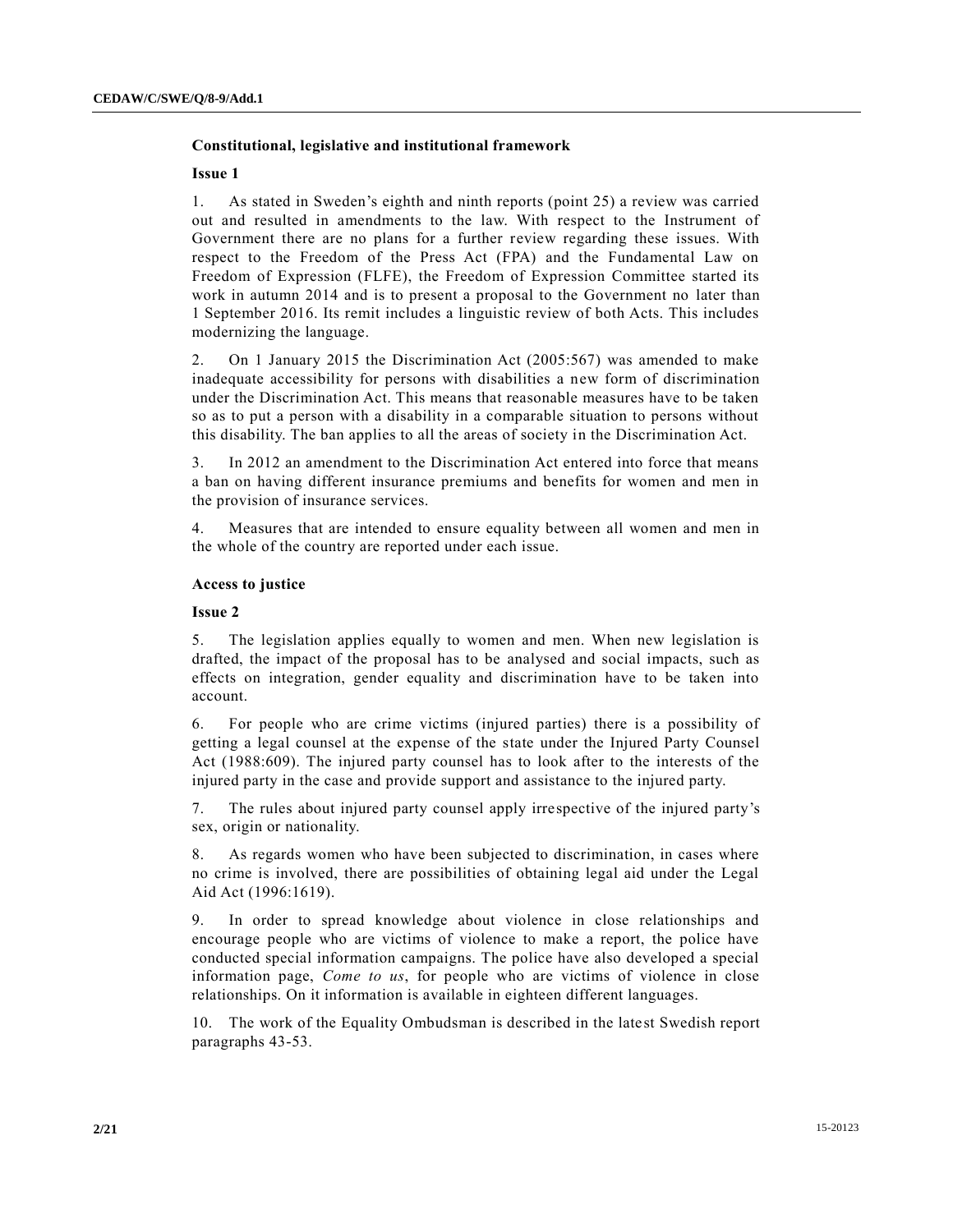11. To improve the prospects that more individuals who have been subjected or risk being subjected to discrimination will have their rights safeguarded, the Government announced in the Budget Bill for 2016 that work to address discrimination will be strengthened by providing increased resources for the Equality Ombudsman (DO) and for local services to address discrimination, the anti-discrimination offices.

#### **National machinery for the advancement of women**

**Issue 3**

12. The Government Offices has a Division for Gender Equality (the Division) that is responsible for ensuring that the Government's gender equality objectives have an impact on government decisions in all policy areas. The Division also has an overall responsibility for coordination and monitoring of work on gender mainstreaming in the Government Offices.

13. Commissions that contribute to the realization of gender equality policy are assigned to a number of different agencies at national and regional level.

14. Support in this work is available from the Swedish Secretariat for Gender Research at the University of Gothenburg and the National Centre for Knowledge on Men's Violence against Women at Uppsala University as well as from the DO.

15. In the Government Offices work on gender mainstreaming is governed by a "Strategy for work on gender mainstreaming in the Government Offices". The strategy applies to the period 2012-2015. See paragraph 9 of the Swedish report for more information.

16. Each ministry drafts a plan of work for how to conduct work on gender mainstreaming. Each ministry has a coordinator responsible for work on gender mainstreaming in their ministry, who is a member of cross-ministry cooperation in this area and who reports the results of their work at the request of the Division for Gender Equality.

17. In autumn 2015 the Government started extensive development work to ensure that the gender equality perspective has a broad impact. The Minister for Gender Equality has convened a special group of ministers to develop gender equality policy and all ministers and state secretaries have participated actively in training on gender equality.

18. The Government received the report of the Gender Equality Inquiry in October. The Inquiry's remit from the Government was to follow up and analyse the development of equality between women and men at both national and regional level over the past ten years. A special analysis was also to be made for women and men born abroad. In addition, the Inquiry was tasked with presenting proposals for changes regarding the organization and structure of gender equality policy and reviewing the objectives and indicators of gender equality policy. A consultation will be held on the Inquiry's proposals and then they will be prepared in the Government Offices.

19. A government inquiry has been appointed to propose how work to address discrimination can be organized and made more effective. The inquiry is to investigate and present proposals that ensure that people who are exposed to discrimination are in a good position to claim their rights. The inquiry will analyse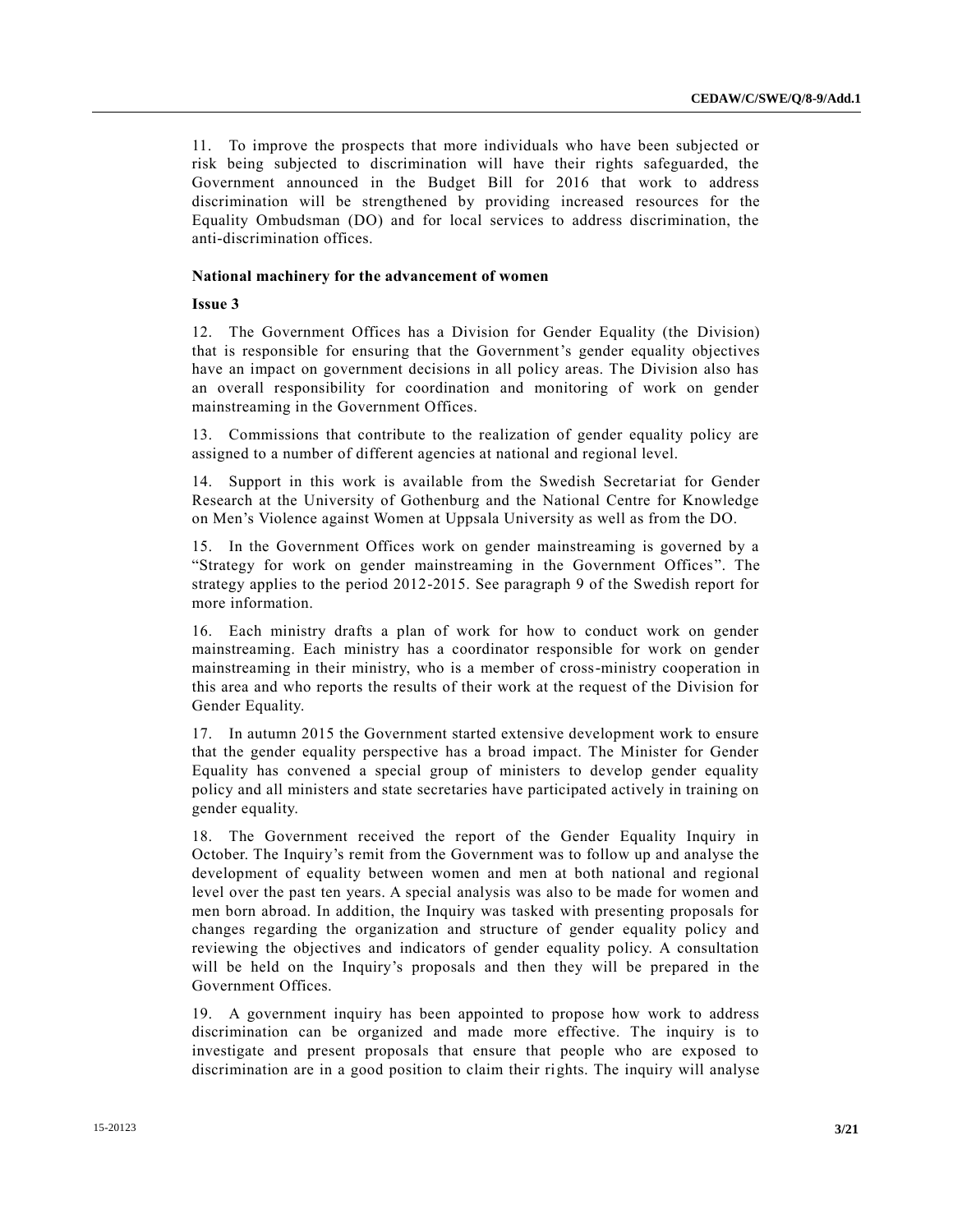the Equality Ombudsman's possibilities and mandate regarding the processing of complaints, settlement proceedings and legal standing and consider the need for clarifications. The inquiry is to present its report by 18 December 2015.

## **Issue 4**

20. Work on gender mainstreaming is monitored each year by Statistics Sweden, as set out in the report (paragraph 10). The follow-up by Statistics Sweden of work in 2014 shows that about 90 per cent of the relevant government bills, Swedish Government Official Reports and ministerial communications contain a gender equality analysis, which is an increase on the previous year. There has been a large increase regarding terms of reference for government inquiries, where 84 per cent had a gender equality perspective, compared with 69 per cent on 2013.

21. A qualitative evaluation of work on gender mainstreaming in the Government Offices will be carried out in autumn 2015. The purpose is to gather the effects of the work done so as to obtain knowledge that can form the foundation for the stronger development of and continued work on gender mainstreaming. A new strategy will be drafted in conjunction with the evaluation.

22. The Government intends to return to the Riksdag (the Swedish Parliament) with a new strategy for work on human rights in Sweden. The strategy is being drafted in the light of two earlier inquiry reports. The strategy will take account of views and recommendations that Sweden has received from international review bodies, as well as from civil society and other actors. One important part of the new strategy will be to propose the establishment of an independent national institution with the task of protecting and promoting human rights in conformity with the Paris Principles.

# **Issue 5**

23. Sweden has worked in various ways to promote the participation of women in the process that has led to the adoption of the 2030 Agenda for sustainable development. Representatives of women's organizations have been invited to the post-2015 consultations held by the Ministry for Foreign Affairs with civil society.

24. The Ministry for Foreign Affairs has also — in line with the Ministry's action plan for gender mainstreaming — ensured that women have represented Sweden in international post-2015 meetings and negotiations. One way in which this has been done has been by appointing women as post-2015 ambassadors.

# **Temporary special measures**

#### **Issue 6**

25. The Riksdag has laid down that there have to be targets for the gender distribution of newly recruited professors at higher education institutions. As a result the Government has specified such targets that cover all universities and other higher education institutions with state governing bodies and apply until and including 2015. At present the Government is preparing proposals on new targets for the gender distribution of newly recruited professors at higher education institutions.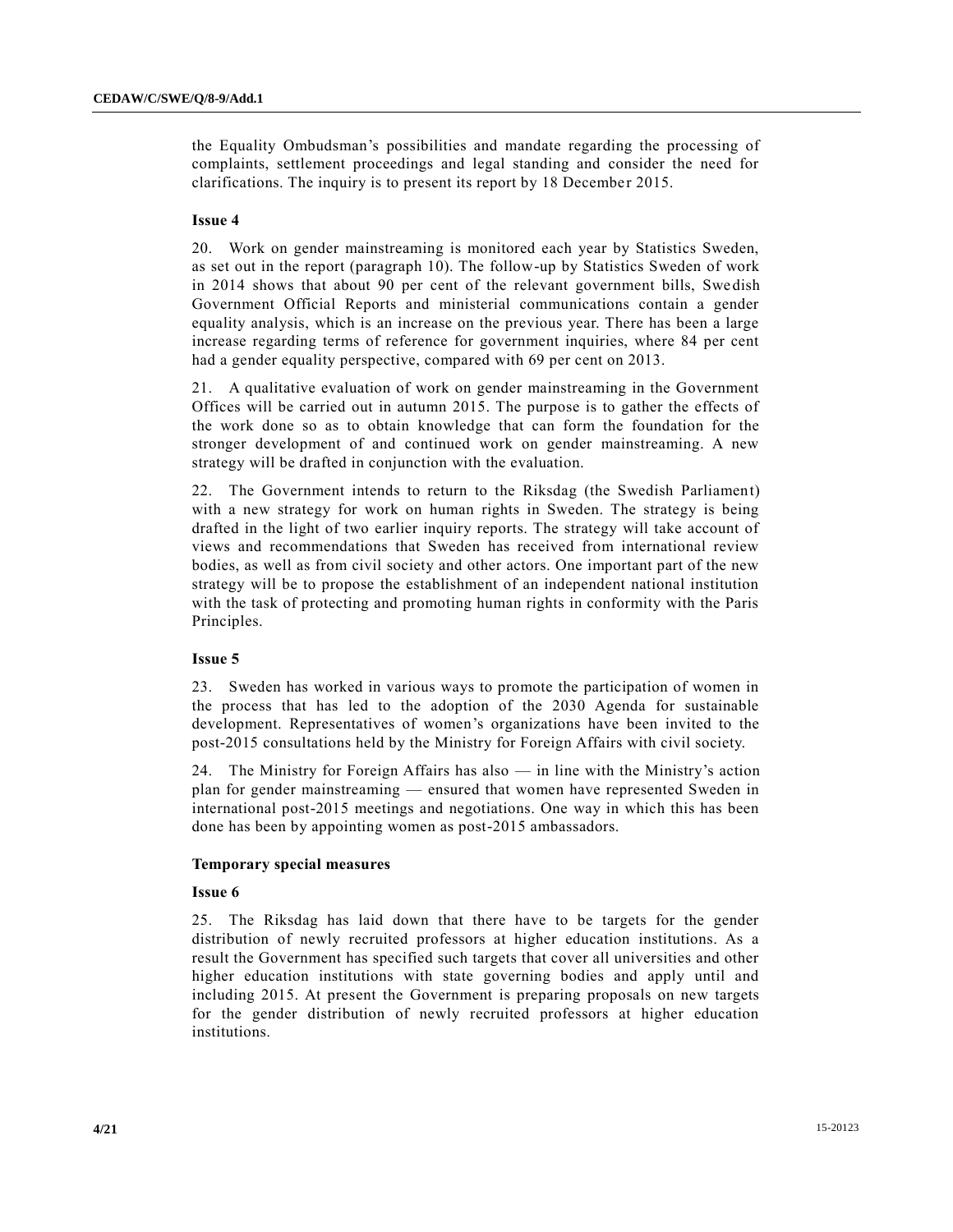26. A development programme on gender mainstreaming in government agencies (JiM) is being implemented to strengthen the work of government agencies on gender mainstreaming. The programme covers 41 government agencies that have been commissioned to present a plan for gender mainstreaming to be implemented in 2016-2018. The Swedish Secretariat for Gender Research at the University of Gothenburg has been commissioned to support the work of these government agencies on gender mainstreaming.

27. The Government intends to speed up progress towards a more equal gender distribution on the boards of listed companies. In the Budget Bill for 2016 the Government announces the target that the percentage of women on the boards of listed companies is to be at least 40 per cent no later than 2016. If this target is not reached, the Government will propose legislation on quotas. The state has also achieved a more equal gender distribution in wholly state-owned companies.

28. The Swedish Agency for Youth and Civil Society (MUCF) has completed a commission to distribute funds to national minority organizations for equality between women and men and against internal discrimination in their activities. 19 organizations were awarded grants of SEK 10.3 million for a total of 34 projects in 2011-2014. According to a follow-up conducted by the MUCF, many of the projects have influenced participants in a positive sense and several participants have also learned more about gender equality and discrimination issues.

29. Several measures have been taken for the rights of Roma women. Please see issue 18 and 20 for more information.

30. The Sami Parliament has continued to work on gender mainstreaming in the authority. The Sami Parliament is also to conduct development work so that its activities contribute to the achievement of the objectives of gender equality policy. The report that the Sami Parliament submitted to the Government Offices in April 2015 shows that the authority has focused on internal training and a review of the agency's management documents, policies and procedures and that awarenessraising measures regarding norms and values have been carried out for both staff and members of the Sami public. In 2015 the Sami Parliament is to present an updated action plan for further work on gender mainstreaming.

31. In 2015 the Government decided to commission the Swedish Agency for Participation to conduct a communication campaign in cooperation with the DO in order to counter discrimination of people with disabilities. The Government identifies areas of particular interest such as education and the labour market. The communication campaign is to start from and make visible the needs, circumstances and conditions of women and men. The commission is to run between 2015 and 2017.

# **Stereotypes and harmful practices**

#### **Issue 7**

32. The broadcasting licences for public service companies Sveriges Radio, Sveriges Television and Utbildningsradion for the period 2014-2019 contain a provision that their overall programming is to be conducted from a gender equality and diversity perspective. It is still too early to draw any conclusions about what the new condition has led to.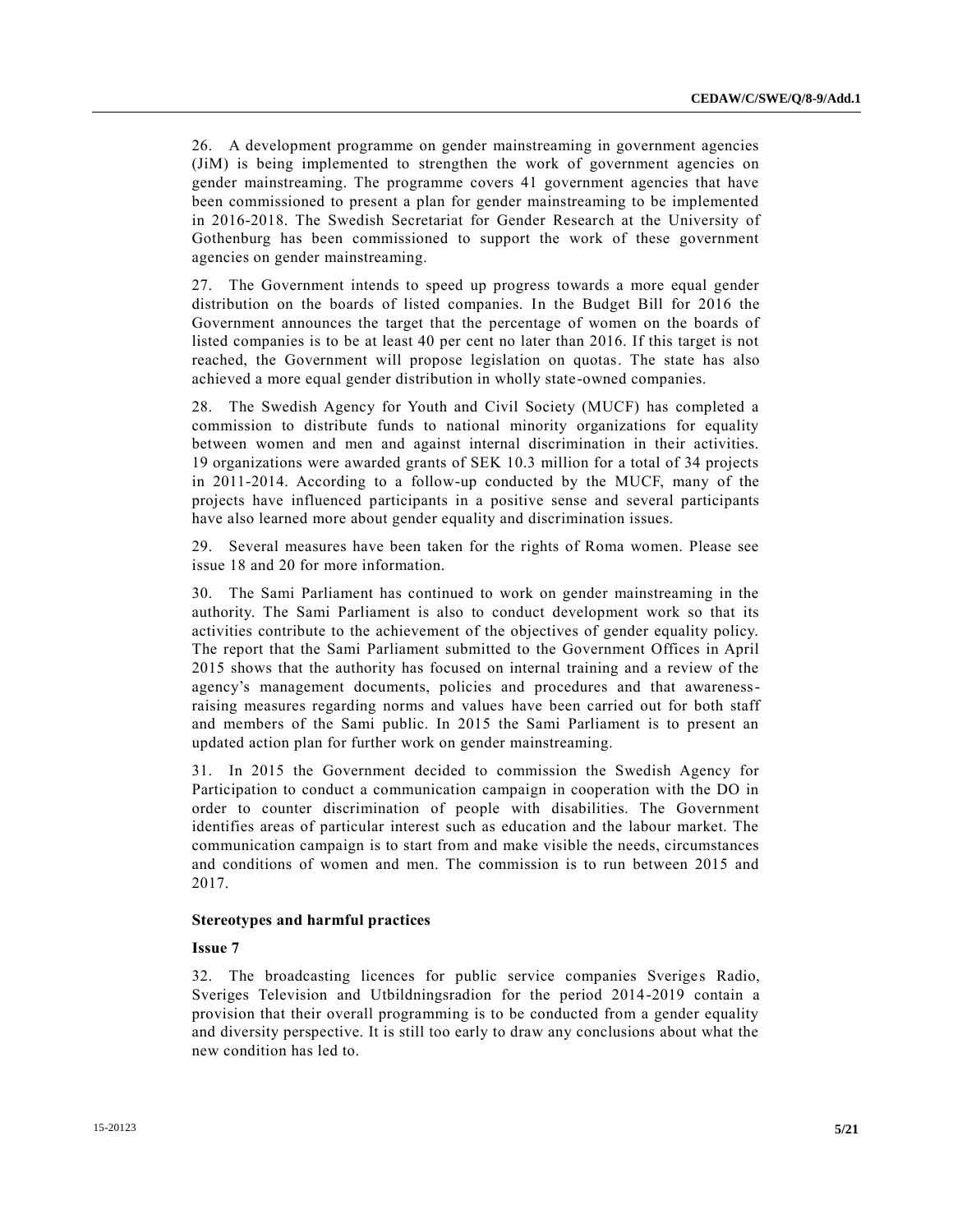33. The Government and the Swedish Association of Local Authorities and Regions (SALAR) have reached an agreement to strengthen the work on gender equality on men, boys and masculinity norms in municipalities, county councils and regions in 2015-2016. The initiative covers areas including awareness of masculinity norms in staff groups; men and boys in education and occupations dominated by women; the responsibility of men and boys for unpaid housework and care work; men's and boys' awareness of and care of their own health and the health of others, including sexual and reproductive health and rights and health; and the participation of men and boys in organized gender equality work, including work to prevent violence.

34. In the work of the Government to address men's violence against women, action to change stereotyped male roles is a high priority. The Government has commissioned the Swedish Agency for Youth and Civil Society (MUCF) to identify effective violence prevention programmes based on changing stereotyped roles concerning sex/gender. The MUCF has also been commissioned to stimulate municipalities and civil society organizations to use one or more of these programmes. The MUCF is to report on this commission by 1 April 2017. The Government has also commissioned the National Agency for Education to evaluate the effects of one of the programmes in Sweden. The National Agency for Education is to report on this commission by 1 May 2018.

35. Organizations and services can apply for and be awarded grants from the MUCF under the Ordinance on Government Grants for Projects to Promote Gender Equality. The Government has increased funding of grants for gender equality projects in 2015-2016. In the first place the increased funding is to be allocated to projects that support men's and boys' work for gender equality.

36. In 2013 the Swedish Social Insurance Agency (the Agency), which is the agency responsible for payments of parental benefit and for information to parents, had the following objective in place for its parental insurance services: "Parents shall be given good knowledge of the regulations for parental insurance, thus creating the conditions for choice, gender-equal parenthood and power over their life situation". For 2015 this objective has been made tougher: The Agency shall work for gender-equal use of parental benefit and temporary parental benefit.

37. To increase gender equality regarding unpaid housework and care work and in the labour market, the Government has presented a proposal to the Riksdag to introduce a third reserved month per parent for parental benefit as of 1 January 2016. This means that a total of 90 days at the sickness benefit level per custodian cannot be waived to someone else. A decision will be taken in the Riksdag in autumn 2015. The Government has also presented a proposal to abolish the municipal child raising allowance as of February 2016; a decision will be taken in the Riksdag in autumn 2015. Moreover, in the Budget Bill for 2016 the Government announced the appointment of an inquiry to make an overall review of parental insurance.

38. The Swedish Social Insurance Agency shows in a report (Social Insurance Report 2013:8) that the share of parents who have a 40/60 split in their use of parental benefit is increasing gradually for each cohort of children. The measure means that at least 40 per cent of the days have to be taken by men and no more than 60 per cent by women or the other way round. For children born in 2001, 5 per cent of parents had a 40/60 split of their days when their child was two years old,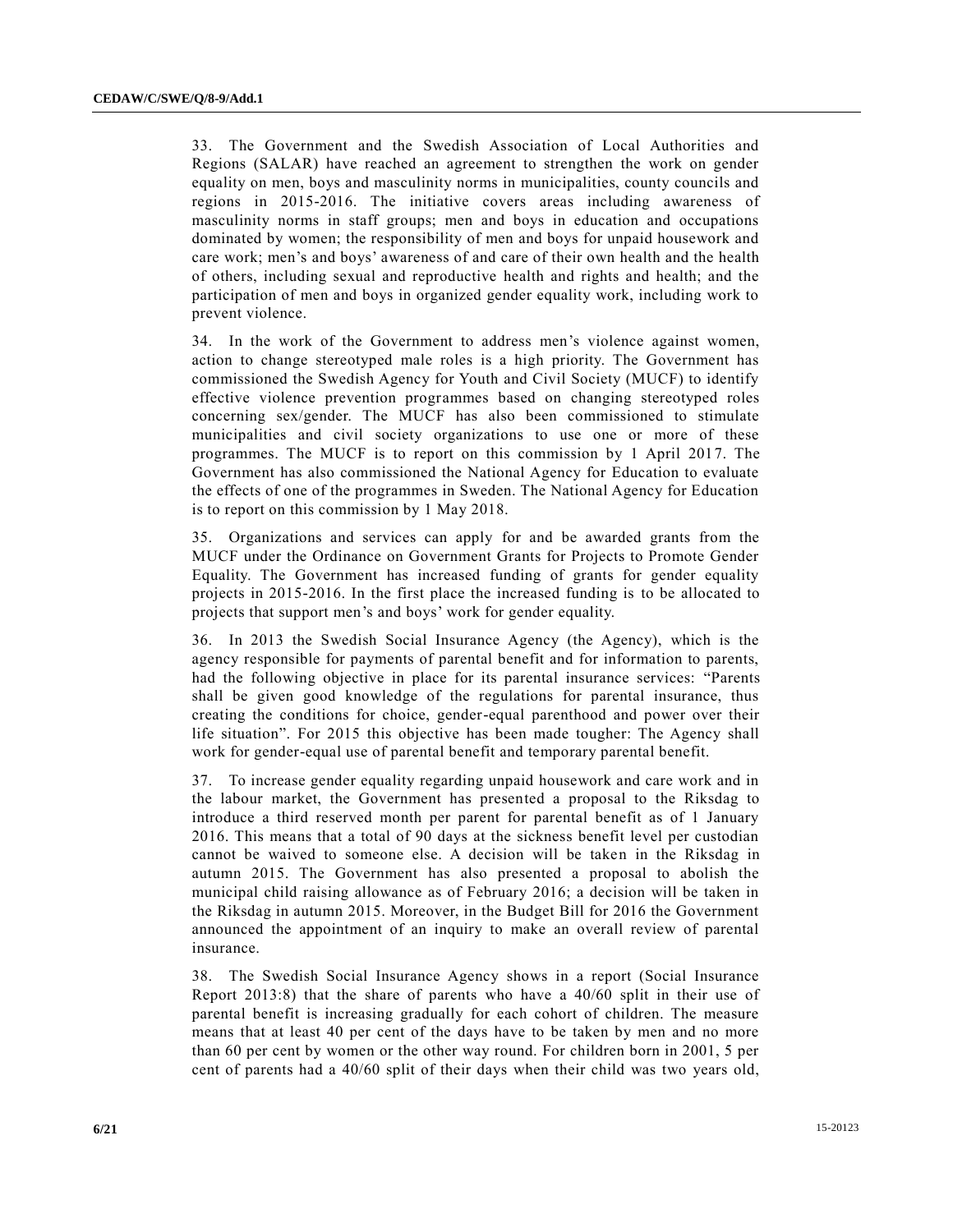while the corresponding figure for children born in 2010 was more than twice as high, 12.7 per cent. The report shows that the likelihood of a gender-equal use is higher for parents with a higher level of education or a higher income.

# **Issue 8**

39. In March 2015 the Östergötland County Administrative Board presented two guidance documents on how authorities and services at local level can address honour-related violence and oppression and female genital mutilation. They are intended for professionals at local level who work with children and young people in preschools, schools, healthcare, social services, the police and the values-based sector. In June the Government commissioned the County Administrative Board to spread these guidance documents to Swedish municipalities in collaboration with the other county administrative boards.

40. The Östergötland County Administrative Board has also the Government's commission, covering the whole of the country, to map preventive action in the form of universal and targeted parental support in order to counter honour-related violence and oppression and also child marriages and forced marriages and female genital mutilation. The purpose is for the Government to access methods that produce results that can be spread to the rest of the country.

41. The National Board of Health and Welfare (the Board) has recently made calculations of the number of girls and women who have been genitally mutilated or who risk being subjected to genital mutilation which shows that almost 38,000 girls and women in Sweden may have been subjected to some type of genital mutilation. These girls and women were subjected to genital mutilation before coming to Sweden. As part of this commission the Board has produced material for professional development for healthcare professionals who meet girls and women who have been or risk being genitally mutilated and guidance material for public communicators in their meetings with new arrivals in Sweden.

42. In 2014 the Government commissioned the Östergötland County Administrative Board to develop a skills team with the task of promoting work to combat marriage against the will of a party, child marriage and honour-related violence and oppression in various ways. As part of this commission the County Administrative Board set up a telephone support service for professionals who meet victims. In the period 13 March 2014 until and including 18 August 2015 it received cases concerning 492 victims or potential victims, the majority of whom were girls and young women.

43. In order to improve inter-agency coordination the Östergötland County Administrative Board has been responsible for a national network of 18 agencies in work to address honour-related violence and oppression. In addition, all county administrative boards have been commissioned to promote and provide support for action to counter honour-related violence and oppression. The Östergötland County Administrative Board is responsible for coordinating the reporting of the commission. The final report is to be submitted on 15 March 2016.

44. All county administrative boards have been commissioned to support coordination in the counties of action intended to counter men's violence against women, children witnessing violence, honour-related violence and oppression, and prostitution and human trafficking for sexual purposes. The Stockholm County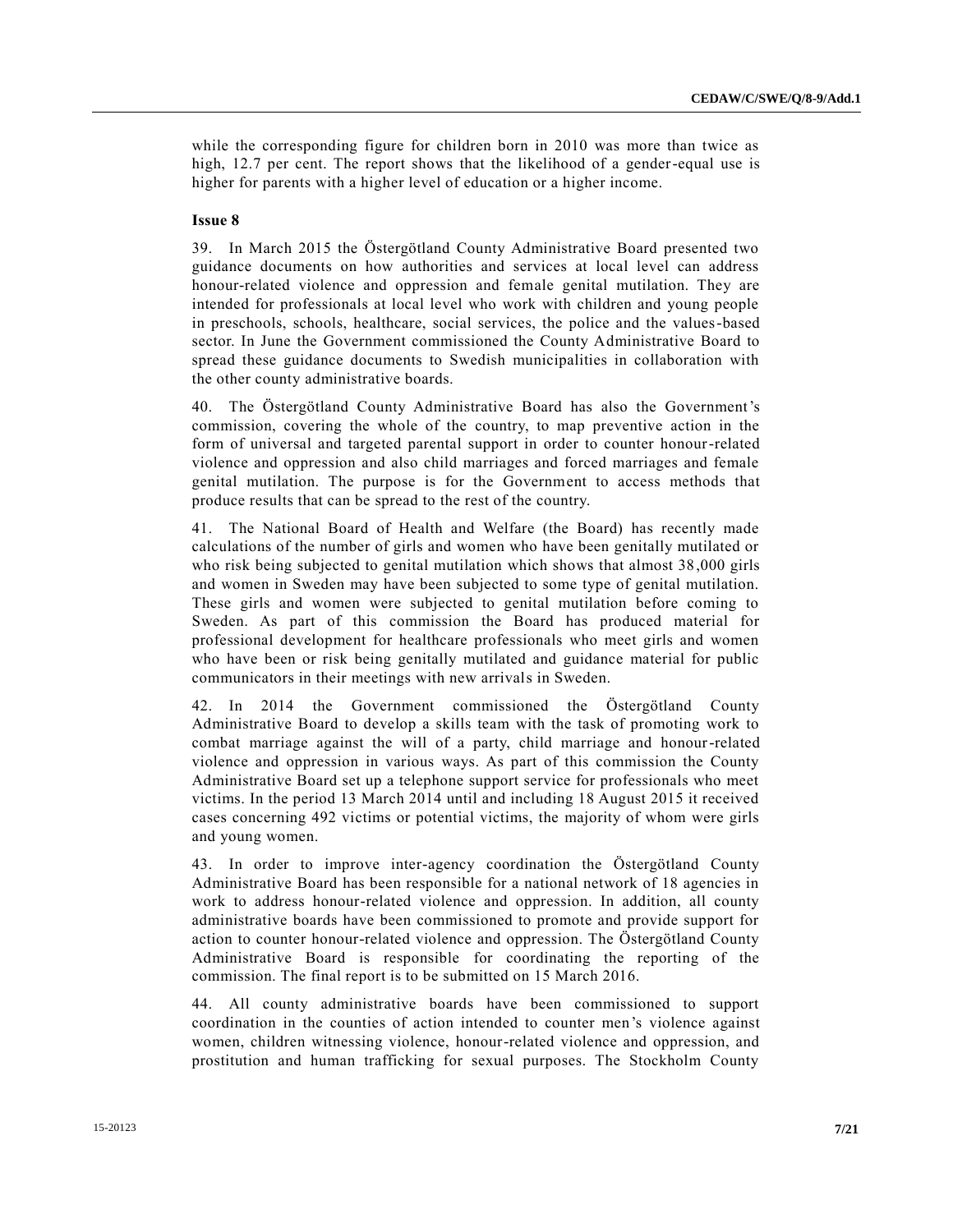Administrative Board (the Board) is responsible for coordinating the commission and a report from the Board states that coordination between agencies and organizations in support of individuals has been improved through this initiative. According to the Board, important success factors in this work have been the established role of the county administrative boards as regional coordinators, clear commissions, funding and the function of coordinating the protection of women against violence. The county administrative boards have also produced handbooks and action plans for the social services, schools and women's shelters and provided consultative support to professionals.

#### **Violence against women**

#### **Issue 9**

45. Within the Government Offices the Division for Gender Equality is responsible, in close cooperation with the relevant divisions in the Ministry of Health and Social Affairs and the Ministry of Justice, for coordinating action taken by the Government to achieve the gender equality policy objective of ending men 's violence against women. A large number of national and regional agencies have commissions in this area. Two agencies have national commissions. One is the National Centre for Knowledge on Men's Violence against Women, whose commissions include spreading knowledge and conducting education and training about men's violence against women and compiling and disseminating research results and conducting research linked to clinical services in the area. The Östergötland County Administrative Board also has a national commission, and it is described in point 105 of the Swedish report.

46. The National Coordinator on Domestic violence presented a report to the Government in June 2014. A number of the coordinator's proposals will be considered in the context of the Government's coming national strategy to address men's violence against women while other have points of contact with commissions already issued by the Government. The latter concern the involvement of the police and social services when persons who are victims of crime by people close to them need to collect their belongings in the home as well as the opening of a national knowledge centre concerning violence against and abuse of children. The Government has also strengthened its support to women's and girls' refuges and made it possible for these organizations to apply for grants extending over two years, which is a response to the coordinator's proposal that women's and girls' refuges should receive more long-term support. The Government has also increased the funds for gender equality projects supporting the work of men and boys for gender equality.

47. The inquiry appointed to propose a comprehensive national strategy to address men's violence against women presented its final report in May 2015. The inquiry chair proposes a framework containing eight monitorable objectives that are intended to coordinate, increase the effectiveness of and quality-assure work to prevent violence and provide support. The inquiry report has been referred for consultation to the relevant actors. Thereafter the proposals and the comments of the bodies consulted will be prepared in the Government Offices.

48. For information about the reform of sexual crimes implemented in 2005 and the amendments made in 2013, see Sweden's sixth and seventh reports, paragraphs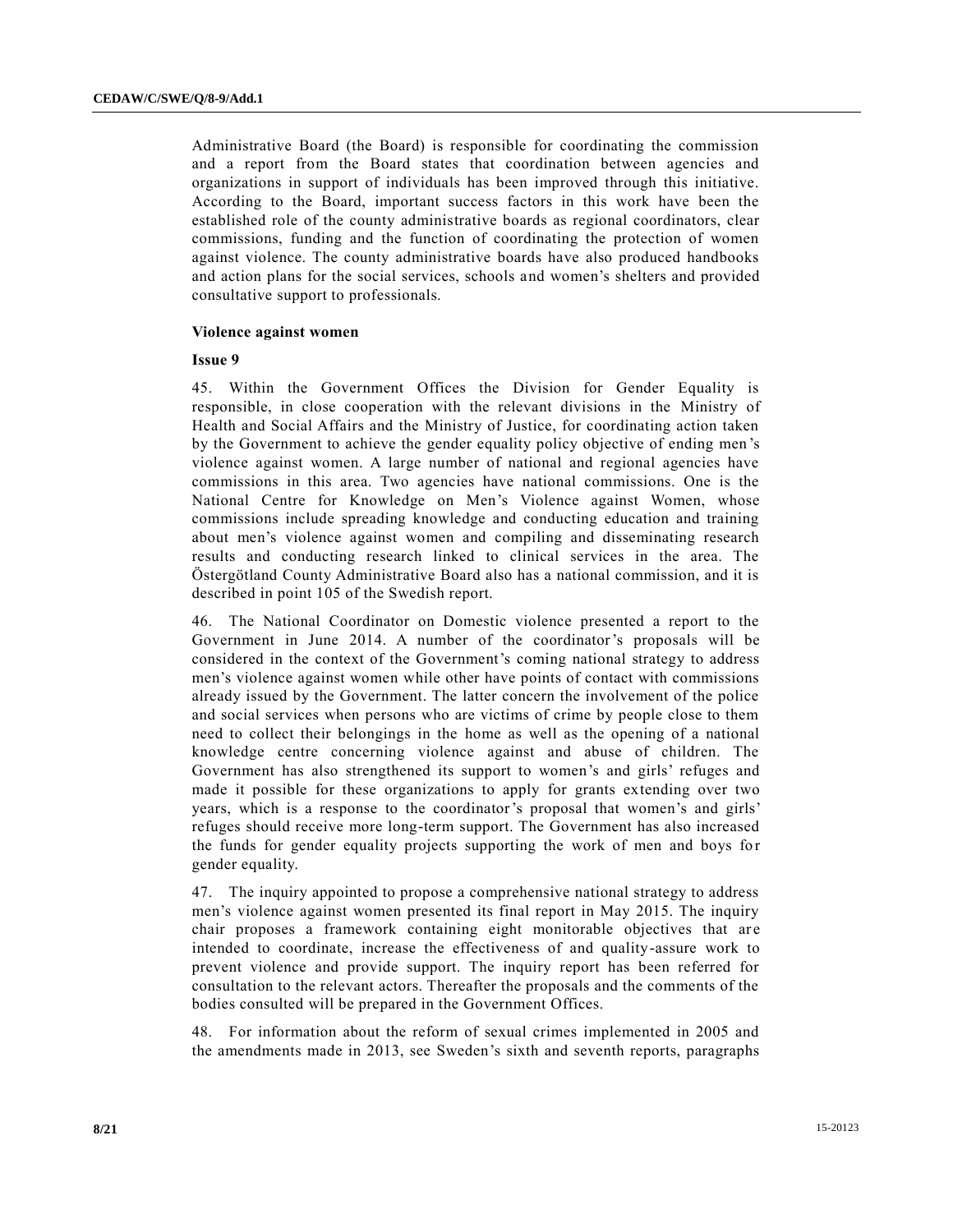73-74 and eighth and ninth reports, paragraph 66. For more information on Sweden's legislation concerning sexual crimes please see Annex 1.

49. The 2014 Committee on Sexual Offences is carrying out a review of the crime of rape. The review includes the question of introducing regulations based on consent and a special criminal responsibility for careless rape. In addition, the remit includes analysing the causes why so few reports of rape lead to prosecutions and convictions and considering measures to enable the judicial system to further improve its work in the area. The Committee also has the remit of considering whether tougher penalties are needed for the most serious sexual offences. Another matter to be considered by the Committee is whether penal law provides sufficiently strong protection against certain sexual abuse committed via the internet. The Committee has also been tasked with considering measures to improve procedures concerning the appointment of injured party counsel. The committee is to report its findings no later than 1 October 2016.

50. The 2014 Human Trafficking Inquiry is also examining questions concerning purchases of sexual services and purchases of sexual acts from children. For further information, see under issue 12.

# **Issue 10**

51. The "investigations into deaths" by the National Board of Health and Welfare have been evaluated by the Swedish Agency for Public Management, which has proposed certain improvements. Work is under way in the Government Offices to increase the effectiveness of the investigations by the National Board of Health and Welfare of certain deaths.

52. The Government allocates SEK 109 million per year in development funding to provide support for women who are victims of violence, children who have been subjected to or witnessed violence and perpetrators of violence. This funding is also allocated to municipalities and non-profit organizations and to the establishment of national and regional support regarding knowledge and methods in order to develop the quality of work at local level.

53. In 2015 the National Board of Health and Welfare (the Board) presented an investigation showing how well sheltered housing meets the requirements in acts of law, regulations and general advice. The Board has also developed a number of indicators to measure and assess the quality of sheltered housing. The indicators will be reviewed in 2015 in cooperation with non-profit organizations, municipalities and private providers.

54. The report mentioned in point 108 of Sweden's report was submitted to the Government in February 2015. The report shows that a large majority of the nonprofit organizations in Sweden do not do preventive work on sexual violations and that there is a lack of knowledge in the area among, for example, leaders of activities for children and young people. To strengthen this knowledge the Swedish Agency for Youth and Civil Society (MUCF) has set up a website providing support and guidance for leaders of activities for children and young people on how to do preventive work and how they should act in crisis situations to counter sexual violations or abuse.

55. The methodological material from the MUCF mentioned in point 109 about sexual exploitation of children and young people and the vulnerability of young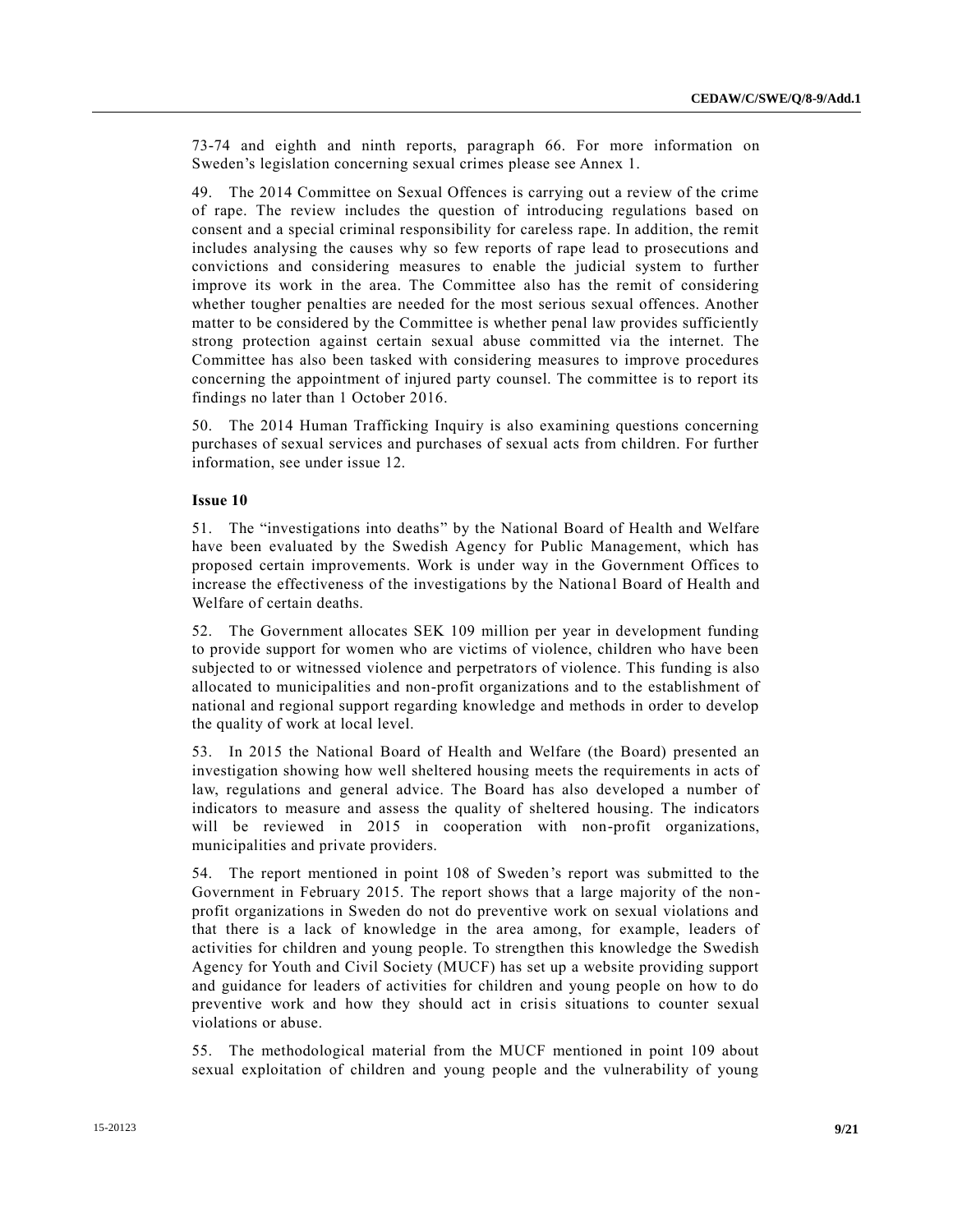people to violations, threats and violence on the internet is now being implemented in schools and other agencies and organizations affected in civil society. The methodological material has been sent to all junior secondary schools in Sweden.

56. To strengthen the work of women's and girls' refuges the Government has decided to allocate SEK 25 million in 2015, and thereafter SEK 100 million per year in order to contribute to greater long-termism and a better context for planning for women's and girls' refugees. The funds will be allocated to support women and their children living in sheltered housing regarding areas including advice, talking support, practical support, professional development and the development of quality work, routines and documentation. In the Budget Bill for 2016 the Government announced that support would continue to organizations working to develop crime victim services aimed at lesbian, gay, bisexual and transgender people who are victims of violence in a close relationship.

57. The Government has the following gender equality policy objectives for the judicial system: the proportion of people in the population who are victims of violence in close relationships shall decrease, the ability of the judicial system to take action to address threats and violations on the internet shall be strengthened, the clear-up rate for rapes shall increase, individuals who are victims of sexual crimes shall be given adequate professional assistance by an injured party counsel early in the process and the proportion of women in the Swedish Police Authority shall increase.

58. As regards training for judges the Courts of Sweden Judicial Training Academy offers courses focusing on honour problems and sexual offences and violation of integrity offences. In addition, the Swedish Prosecution Authority ha s been commissioned to draft a plan for gender mainstreaming in the authority.

59. See also the information under point 2 about the work of the police.

60. The focus of the commission given to the Swedish Crime Victim Compensation and Support Authority presented in paragraph 99 of the latest Swedish report has been on training about the particular vulnerability and needs of children and young people in cases of these crimes, the judicial chain perspective and cooperation with the actors involved, both inside and outside the judicial system in cases of sexual offences. The training programme included the importance of an empathic approach in meetings with crime victims.

# **Issue 11**

61. The position of the Government regarding the causes of violence against women has been based since the 1980s on research that shows that essentially men 's violence against women can and should be explained from a societal structural gender power perspective. A lack of gender equality and cultural ideas about gender and gender relations are a prerequisite for the emergence of men's violence against women. The structural explanations can be reinforced by individual and contextual factors that act as triggers and/or reinforce the vulnerability of women, for example in cases where the perpetrator has a psychiatric diagnosis, serious mental ill-health or alcohol and/or drug misuse.

# **Issue 11.a) – 11.e)**

62. See annex 2 for a presentation of the statistics requested.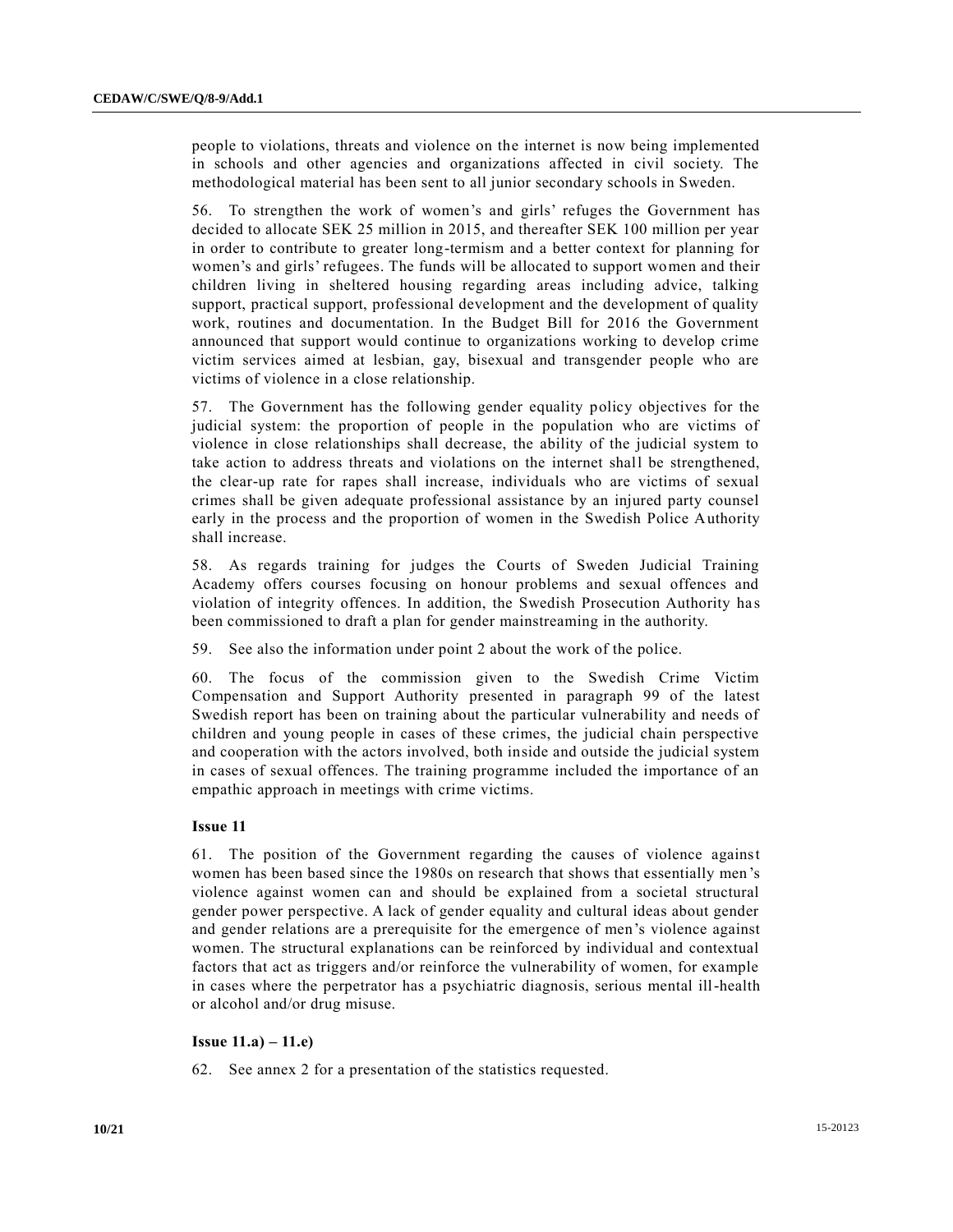# **Trafficking and exploitation of prostitution**

#### **Issue 12**

63. As the action plan against prostitution and human trafficking for sexual purposes was completed in 2010, the Government has taken forward new commissions on account of the deficiencies that emerged in the evaluation and on the basis of lessons learned from the measures taken in the action plan. The Government's assessment is that there is a continued need to support work on coordination and it has therefore extended the commission to Stockholm County Administrative Board to coordinate work at national level, to increase knowledge about prostitution and human trafficking and to chart the scope, extent and forms of prostitution.

64. The Stockholm County Administrative Board has established a National Task Force (NMT) that brings together agencies and civil society organizations in the area.

65. All county administrative boards in Sweden still also have a commission to support and reinforce the coordination of regional action to combat and prevent prostitution and human trafficking for sexual purposes. This commission is described in more detail below.

66. The Government has also taken forward an action plan to protect children from human trafficking, exploitation and sexual abuse for the period 2014 -2015 with measures in various policy areas. An update of the action plan will be drafted for the period 2016-2018. So far the action plan has contributed to a number of government commissions; for example, the National Board of Health and Welfare has revised and spread guidance aimed at social services, staff of homes for care or residence and guardians of unaccompanied minors. The Stockholm County Administrative Board has received special funding for measures to address child sex tourism and for a national survey of children suspected of being victims of human trafficking. A report on the commission is to be presented in December 2015.

67. The *2014 Human Trafficking Inquiry* is to examine whether there is a need for measures to ensure strong protection in penal law from human trafficking, purchases of sexual services and purchases of sexual acts from children. For this purpose the Inquiry is to evaluate the application of the penal provision on human trafficking and examine how the law enforcement authorities investigate and handle cases of human trafficking, evaluate the impact of the more severe penalty introduced in 2011 for purchases of sexual services and review the scale of penalties for purchases of sexual acts from children. The inquiry is to present its report by 9 June 2016.

68. The official statistics do not indicate the gender of the victim, partly because the official statistics contain large volumes of data about very many different crimes. However, the National Rapporteur in the Swedish Police Authority regularly presents statistical data on human trafficking, including gender-disaggregated information.

# **Issue 13**

69. In 2013 the Stockholm County Administrative Board was commissioned by the Government to chart and gather knowledge about the development and scale of prostitution in Sweden. In its report, the County Administrative Board concludes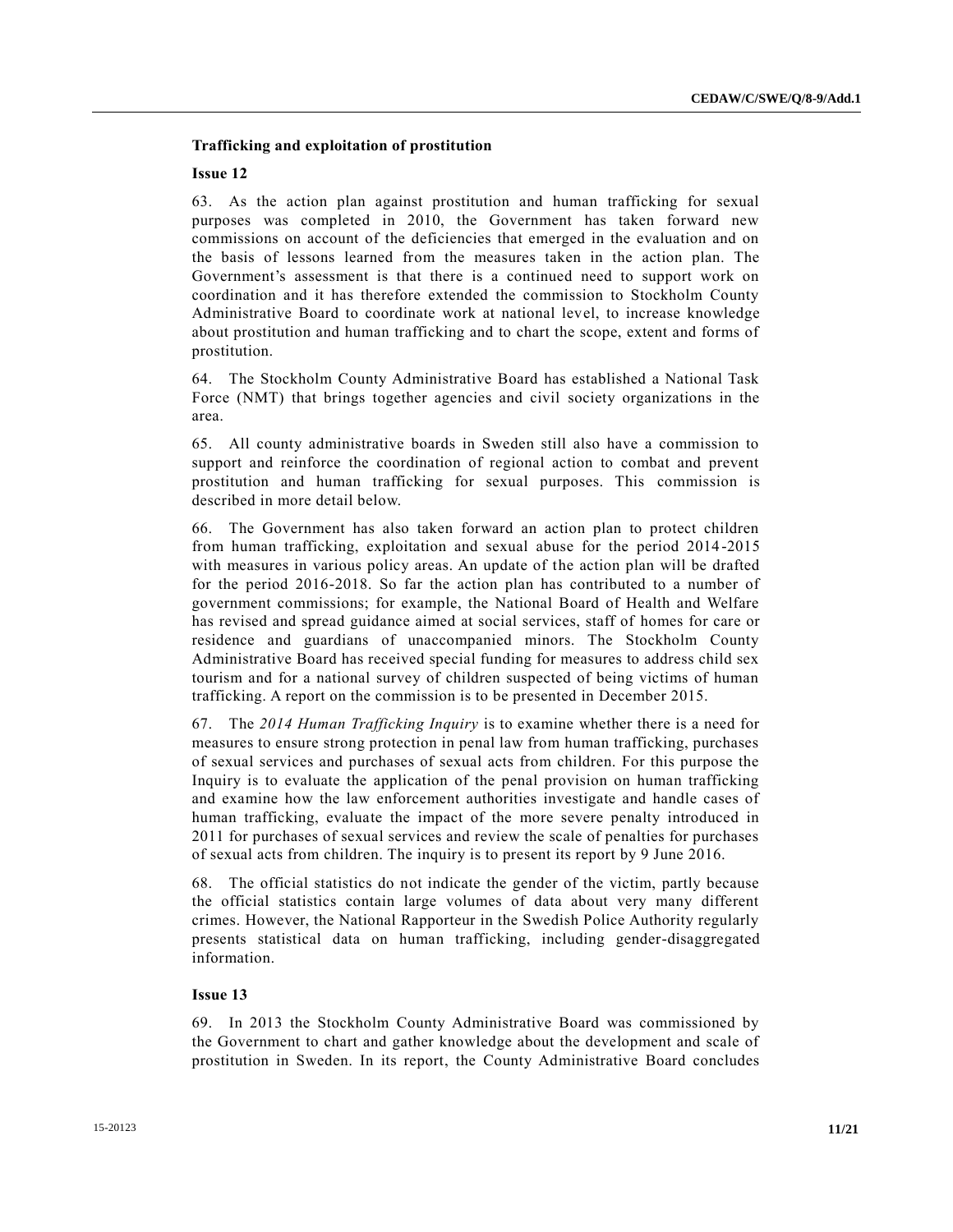that the methods available to measure the scale in terms of the number of victims are not good enough to enable us to estimate the exact scale in terms of the number of women and girls and men and boys exploited in prostitution and human trafficking for sexual purposes in Sweden. According to the population study conducted in 2014, the share of individuals who have bought or sold sexual services is relatively constant over time. Around 7.5 per cent of Swedish men aged between 18 and 65 years say that they have bought sexual services at some time in their lives. The share who bought sexual services in the past year is 0.8 per cent. It is solely men who say that they have bought sexual services.

70. As part of work to gather knowledge about the scale and development of prostitution over time the Government has commissioned the National Board of Health and Welfare to investigate and propose a model for following the development and scale of prostitution over time. The model is to describe how to gather knowledge about changes in the scale, geographical spread and forms of prostitution in the best possible way. The same applies to the collection of data on who buy and sell sexual services, their financial, health and social situation, what needs they themselves see of support and assistance and what experience they have of treatment by and action on the part of authorities and voluntary organizations.

71. The Swedish Prison and Probation Service has reported, with respect to action for women who are victims of human trafficking or who were in prostitution, as mentioned in point 138, that the measures they take have been developed through the commission and that health services in women's prisons have been developed and reinforced. For example, healthcare professionals at women's prisons now provide expanded health counselling including issues of human trafficking, prostitution, abuse and other vulnerability. The new skills acquired though the commission have made it possible to talk with the women about types of vulnerability and experiences of abuse, which were not raised previously in the women's contacts with healthcare professionals.

# **Participation in political and public life**

# **Issue 14**

72. Among members elected in the 2014 municipal assembly elections 44 per cent were women and 56 per cent were men, which is a slight increase in the proportion of women since the 2010 election.

73. Information about the use of quotas in given under issues 6 and 16.

74. Since 1988 the gender distribution on the boards of government agencies at central and regional level has been reported each year. This year's report relates to boards, advisory boards, commissions and foundations in which the Government appoints all or part of the members and applies to the situation on 31 December 2014. Overall, there has been a positive development in the proportion of women among members, including chairs, of central boards and advisory boards. On 31 December 2014 the proportion of women among members of central boards and advisory boards was 49 per cent and the proportion of men 51 per cent and among chairs the proportion of women was 46 per cent and the proportion of men 54 per cent. The proportion of women and men in government inquiries is reported each year in the government communication to the Riksdag on government inquiries.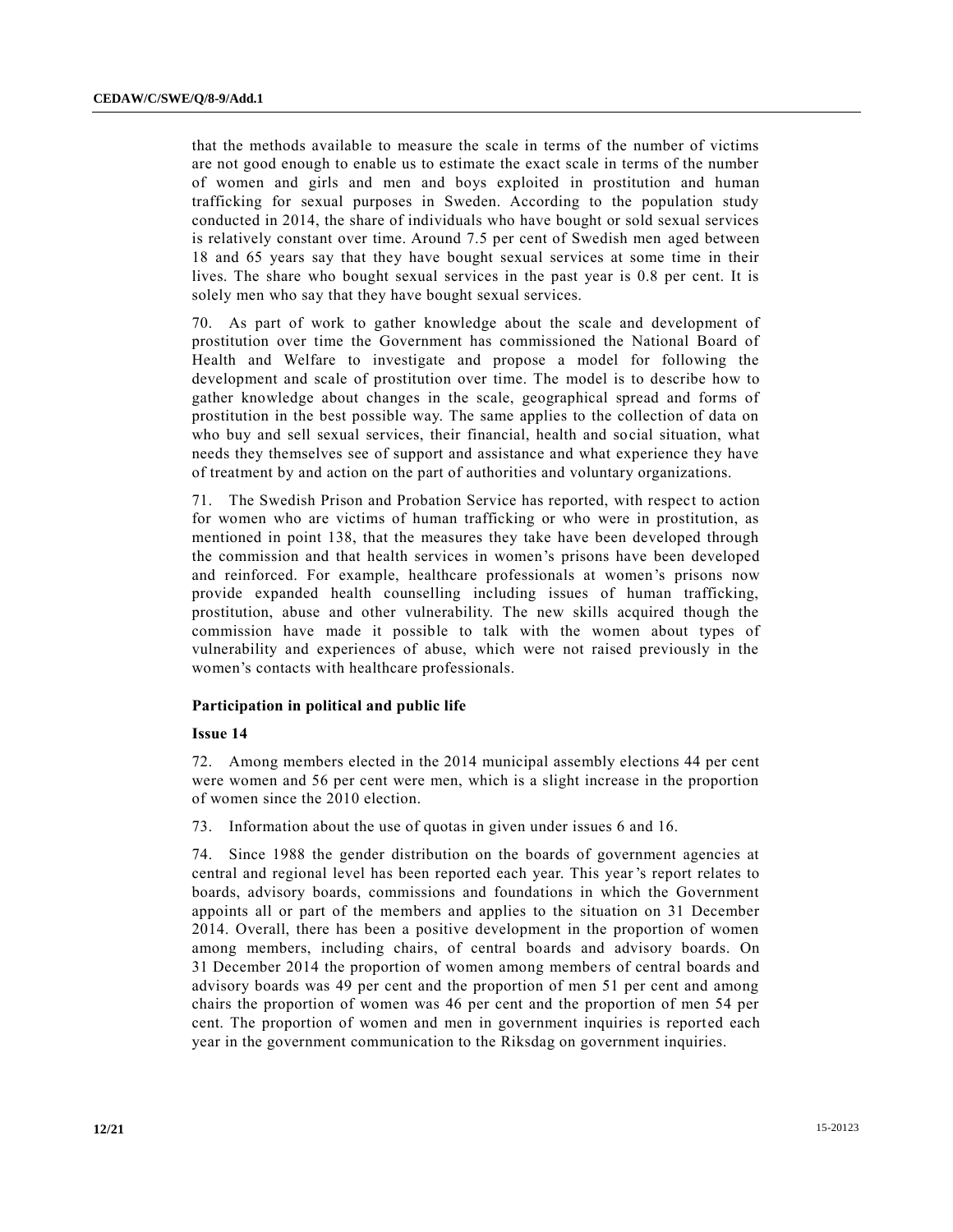75. Out of 241 boards and advisory boards reported, 179, or 74 per cent, had a gender distribution in the 40-60 range. This is a reduction of 4 percentage points compared with 2013.

76. On the boards of government agencies where the Government only appoints a part of the members, there is a completely even gender distribution among all members; the proportion of women is 50 per cent and the proportion of men is 50 per cent.

77. The number of boards reported in which the Government only appoints a part of the members is 65 boards in 2014. As regards chairs, the proportion of women was 38 per cent; compared with 2013 this is a reduction of 2 percentage points. The proportion of chairs who were men was 62 per cent.

78. The Swedish State holds one of the largest portfolios of companies in Sweden. State ownership policy lays down that companies with state ownership are to set good examples in gender equality work.

79. Under the state ownership policy the composition of each board shall be such as to achieve balance regarding, among others, gender. The Government seeks to achieve an equal gender balance and the aim is that the proportion of women and men shall be at least 40 per cent.

80. 49 per cent of board members, including chairs, are women in companies that are wholly state-owned. In the listed companies the proportion of women on boards is 29 percent, according to SIS Ägarservice. The Government's objective is for each board to have at least 40 per cent of each sex. 46 per cent of chairs are women in wholly state-owned companies, compared with 41 per cent in the previous year and 23 per cent in 2006.

81. On 31 December 2014, 32 per cent of companies with state ownership had a woman MD, and 39 per cent of management team members (excluding MDs) were women.

82. The Government makes an annual report to the Riksdag giving an account of companies with state ownership. This communication includes the Government's report of the activities of companies with state ownership, setting out genderdisaggregated statistics about their boards, MDs and management teams, etc.

83. In Sweden's foreign service women account for 42 per cent of senior management positions. There is a particular focus on creating a good recruitment base for senior management positions by ensuring an equal gender balance at lower levels of management. Sweden's dialogue with representatives of the UN, the European Commission and the EEAS (European External Action Service) includes this issue as a recurring point, under which Sweden stresses the importance of these organizations working in a more strategic way for a more equal distribution between women and men in more senior positions.

# **Education**

# **Issue 15**

84. In 2012 the Equality Ombudsman (DO) started an audit of equal treatment plans for 35 schools run by a total of 10 education providers. In 2013 an audit was begun of 24 schools and higher education institutions with different education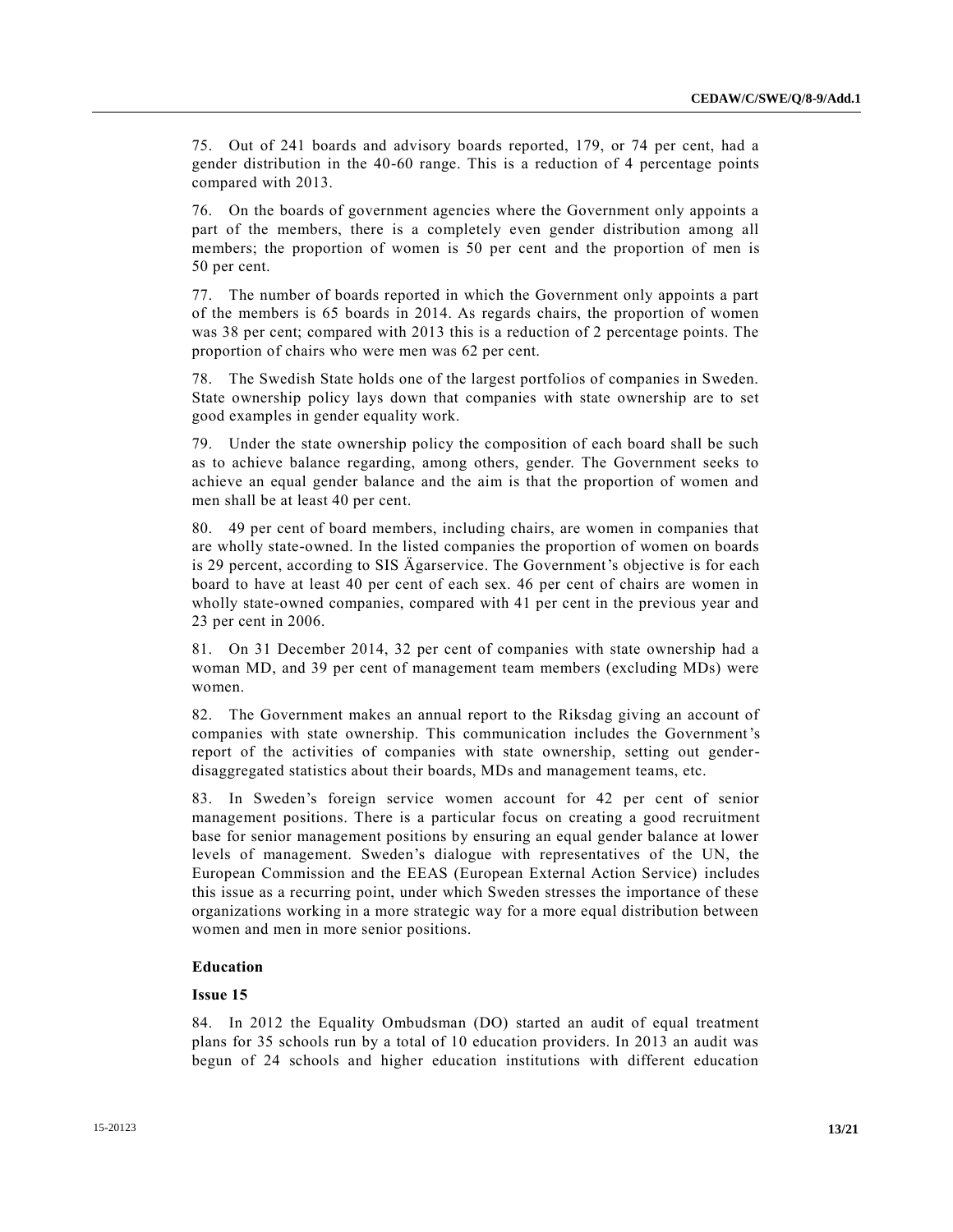providers. In 2014, 42 higher education institutions were audited as part of a government commission. In the same year audits were also held of 250 compulsory schools run by a total of 62 education providers. In all, the DO has audited 337 different activities (some have been audited more than once) run by 123 education providers. This means that the DO has audited the equal treatment plans of all education providers in higher education at least once. In the other forms of education covered by the Discrimination Act the DO has audited about 7 per cent of education providers. In all, about 10 per cent of education providers in Sweden have been audited.

85. In the decisions closing these cases, the DO has set out any deficiencies that have emerged so that the education provider can see for itself what needs to be done to comply with the Discrimination Act. In addition, the DO — who has in the first place to try to get those who are covered by the Act to comply with it voluntarily has provided support to education providers to conduct active equal treatment work through advice, development and the provision of various tools, courses, etc. During the period concerned the DO has not made any application to the Board against Discrimination to have an education provider ordered, subject to a financial penalty, to fulfil its obligations regarding active measures under Chapter 3 of the Discrimination Act.

86. As stated in Sweden's Core Document (paragraph 16), in autumn 2011 new and tougher requirements were introduced for eligibility to nationa l programmes at upper secondary school, and this means that newer statistics are not directly comparable with earlier figures. In addition to the previous requirements, i.e. passes in English, mathematics and Swedish or Swedish as a second language, passes are now also required in a further five subjects for eligibility to a vocational programme, where the eligibility requirements are lowest. This means a total of eight subjects.

87. In spring 2014, 13.1 per cent of pupils leaving compulsory school were not eligible for a vocational programme. For girls the proportion was 11.7 per cent, while it was 14.5 per cent for boys.

88. Among pupils born abroad who immigrated before the age of seven (the usual school starting age in Sweden) 13.9 per cent were not eligible for vocational programmes. For girls the proportion was 12.6 per cent, while it was 14.2 per cent for boys.

89. Among pupils who immigrated after the age of seven, 48.1 per cent were not eligible for vocational programmes. For girls the proportion was 44.4 per cent, while it was 51.3 per cent for boys.

90. The Government has taken a number of measures to improve the performance of pupils in compulsory school. The measures taken include general professional development and support measures for teachers of Swedish and mathematics. A three-year trial of increased teaching time in Swedish/Swedish as a second language for newly arrived pupils in compulsory school is also being conducted until and including 2016.

91. The Government has a particular focus on early action and action that increases equality. For example, the Government has commissioned the National Agency for Education to distribute a government grant in order to increase the number of employees so that preschool teachers and teachers in preschool classes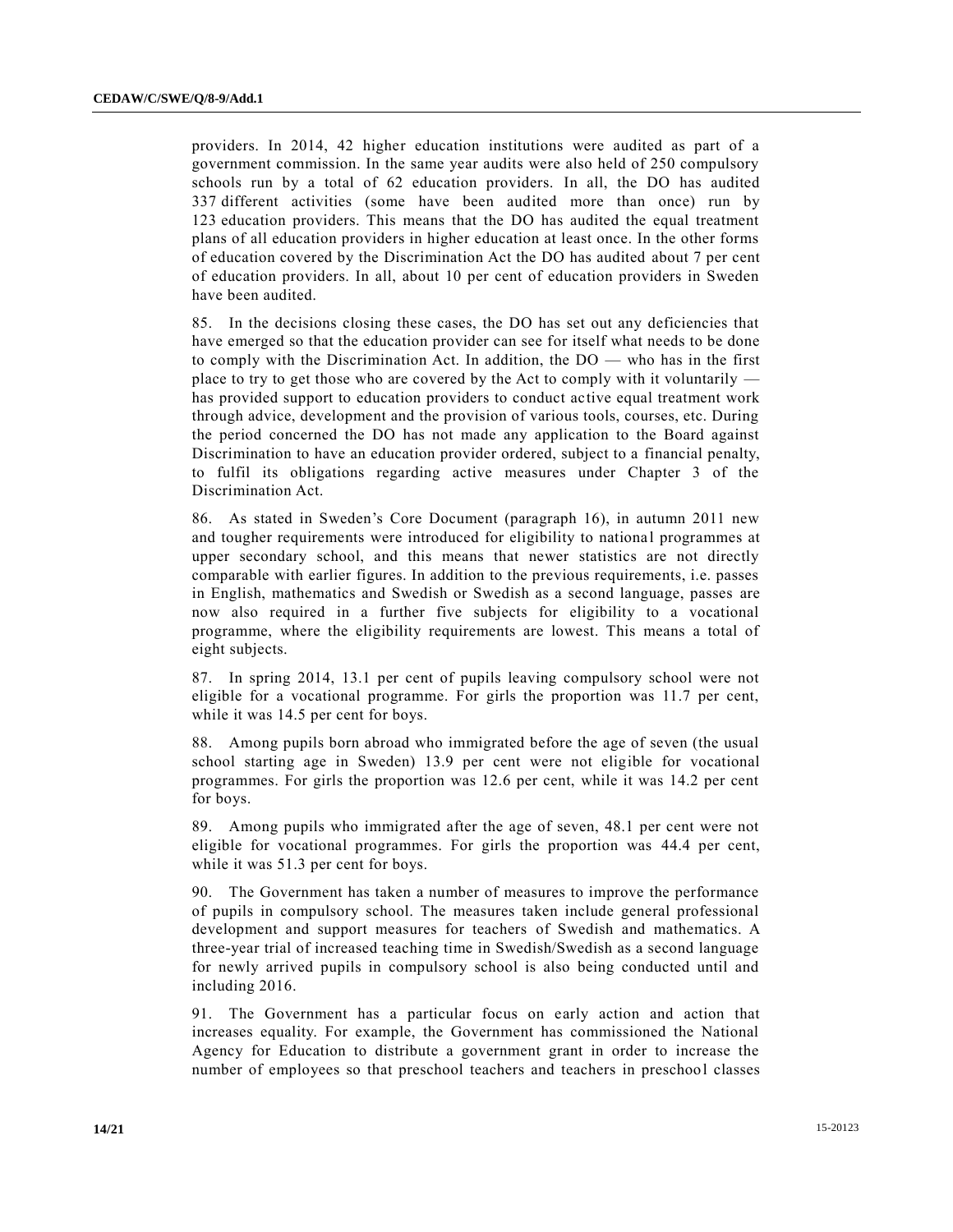and junior level classes can devote more time to each pupil. An inquiry has been appointed to examine the possibilities of introducing a reading, writing and arithmetic guarantee and make proposals on the design of such a guarantee. The purpose of the inquiry is to draft a proposal for a system that makes sure that all pupils are given the support or special support they need to be able to achieve the minimum knowledge requirements to be attained in the subjects of Swedish or Swedish as a second language and mathematics in Year 3 of compulsory school and Sami school and in year 4 of special school. All pupils feeling well is of great importance for achieving success in the task of schools to promote knowledge, and more girls and young women than boys and young men experience mental ill health. The Government has therefore announced that SEK 200 million will be allocated as of 2016 in order to reinforce and develop pupil health services.

92. The National Agency for Education is also to carry out systematic measures to strengthen the ability of school organizers to offer newly arrived pupils education of high and equal quality in the short and long term. The Riksdag has adopted the proposals in the Government Bill *Education for newly arrived pupils — reception and schooling* that mean that, as of 2016, a compulsory inventory of the knowledge of a newly arrived pupil is to be carried out within two months. The National Agency for Education has also been commissioned to support school organizers in their work on inventorying the knowledge of newly arrived pupils.

93. The Government has commissioned the National Agency for Education to draft and implement national school development programmes regarding ways of working and work practices to develop work on the fundamental values of schools, which include work on gender equality and the criticism of norms.

94. As stated in Sweden's Core Document (paragraph 15) pupils who are asylumseekers have the right to primary and secondary education but are not obliged to participate in it. Nor are statistics on educational participation in this group as a whole compiled regularly. However, in 2013 the Swedish Schools Inspectorate carried out a national inspection that showed that an estimated 78 per cent of children seeking asylum of compulsory school age (7-16 years) and about 59 per cent of those of upper secondary age were participating in education.

95. Three out of twelve vocational programmes display a relatively equal gender distribution with between 40 and 60 per cent of each sex. The Vocational Programmes Inquiry was tasked in supplementary terms of reference given in 2014 with analysing and proposing how trials of industry apprentices can be organized so as to encourage pupils to make less gender-stereotyped educational choices. The Inquiry is to report in this by 15 November 2015.

96. The Higher Vocational Education Agency has been commissioned to draft a plan for how to develop the work of the agency on gender mainstreaming so that its activities contribute to achieving the objectives of gender equality policy. The Agency is to identify development needs, objectives and activities that the Agency intends to implement in 2016-2018.

97. Out of the total number of applicants to higher education in 2014, 61 per cent were women and 39 per cent were men. The gender distribution among applicants to many of the large programmes leading to a professional qualification was unequal. The biggest difference between the sexes was in the nursing programme and the social work programme, where 84 and 83 per cent of eligible first-choice applicants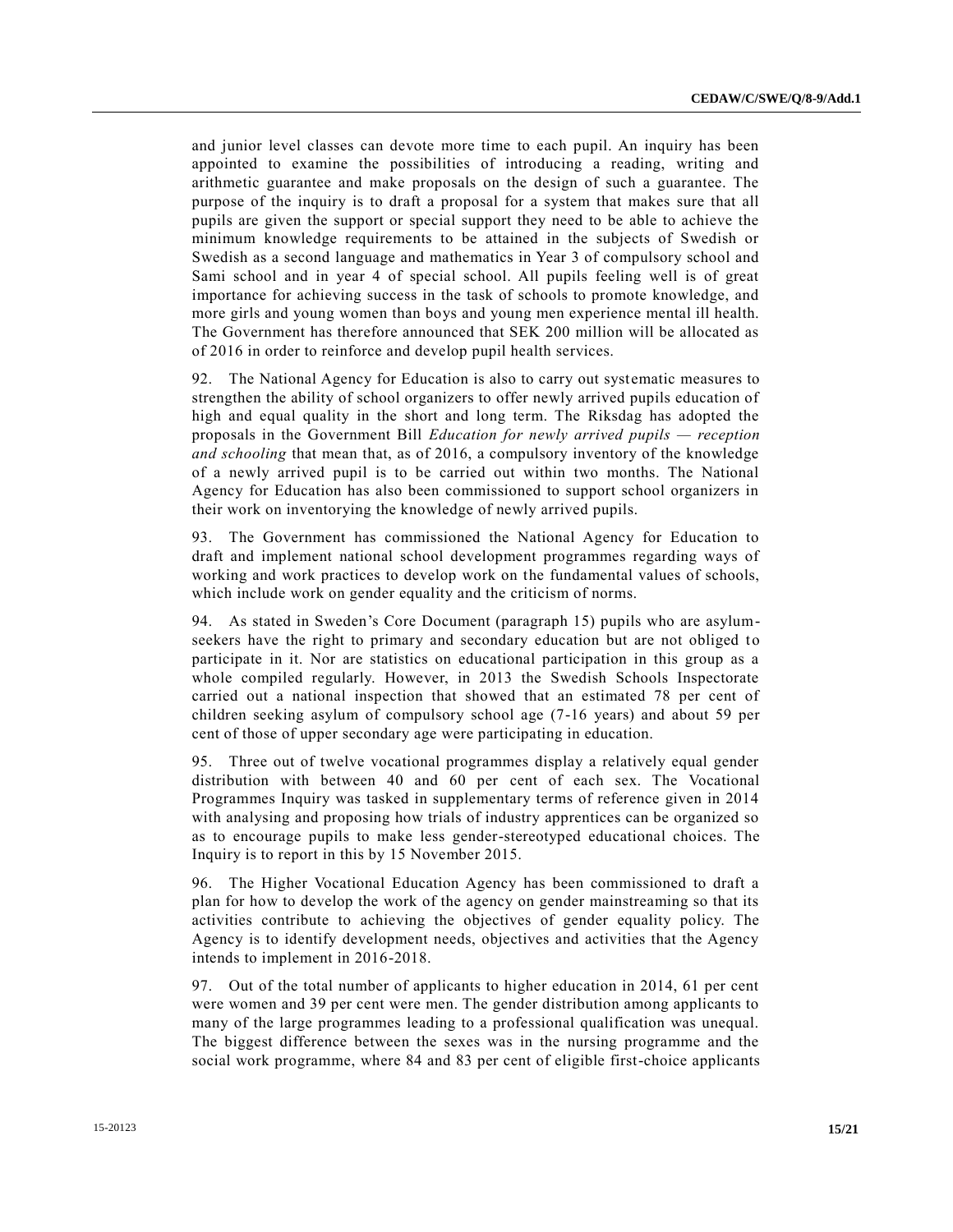in autumn 2014 were women. In the programmes leading to a Degree of Bachelor and Degree of Master of Science in engineering the share of men was instead 75 and 70 per cent. Examples of programmes leading to a professional qualification with an equal gender distribution are the economics and business programme with 49 per cent women and the medical degree programme with 59 per cent women among eligible first-choice applicants.

98. In the Budget Bill for 2016 the Government proposes allocating SEK 5 million per year in 2016-2019 to support universities and other higher education institutions in their work on gender mainstreaming.

99. In May 2015 the Government appointed an expert group for greater gender equality in higher education. The Expert Group consists of representatives from different parts of society who can contribute knowledge and experience in gender equality matters.

#### **Employment**

# **Issue 16**

100. In 2015 the Government commissioned the Swedish Public Employment Service to design its services in such a way that the Service promotes gender equality and counters gender segregation in the labour market.

101. As regards measures to counter the gender-segregated labour market, see also the reply under issue 15.

102. Women have a lower participation rate than men and women born abroad have a lower participation rate than women born in Sweden. For the full year of 2014 (age group 15-74 years) the participation rate of women born abroad was 54.8 per cent and the participation rate of women born in Sweden was 66.0 per cent. The participation rate of men born abroad was 63.1 per cent and the participation rate of men born in Sweden was 69.8 per cent.

103. Stockholm University has been commissioned to examine the introduction commission of Swedish Public Employment Service. Effects are to be measured by comparing outcomes for newly arrived refugees who arrived just before the reform was implemented with a group who arrived just after implementation. The commission includes making a special study of the outcomes for women. The final report is to be delivered in April 2016.

104. In 2012 the inquiry on "*greater labour force participation among women born abroad and other close relative immigrants*" examined how women born abroad used parental benefit. The inquiry found that the regulations for parental benefit may delay establishment in the labour market. Another study of how parental benefit influences the establishment of new arrivals born abroad in the labour market (*Institute for Evaluation of Labour Market and Education Policy, Report 2013:3*) shows that access to parental benefit reduces labour force participation by 7 percentage points for newly arrived mothers. No effect was demonstrated for newly arrived fathers.

105. In 2013 the Riksdag adopted a legislative amendment to the effect that after a child's fourth birthday parental benefit is only payable for a maximum of 96 days. The new age limit underlines that most of the parental benefit should be used when a child is small and the need for care by its parents is greatest. The four-year limit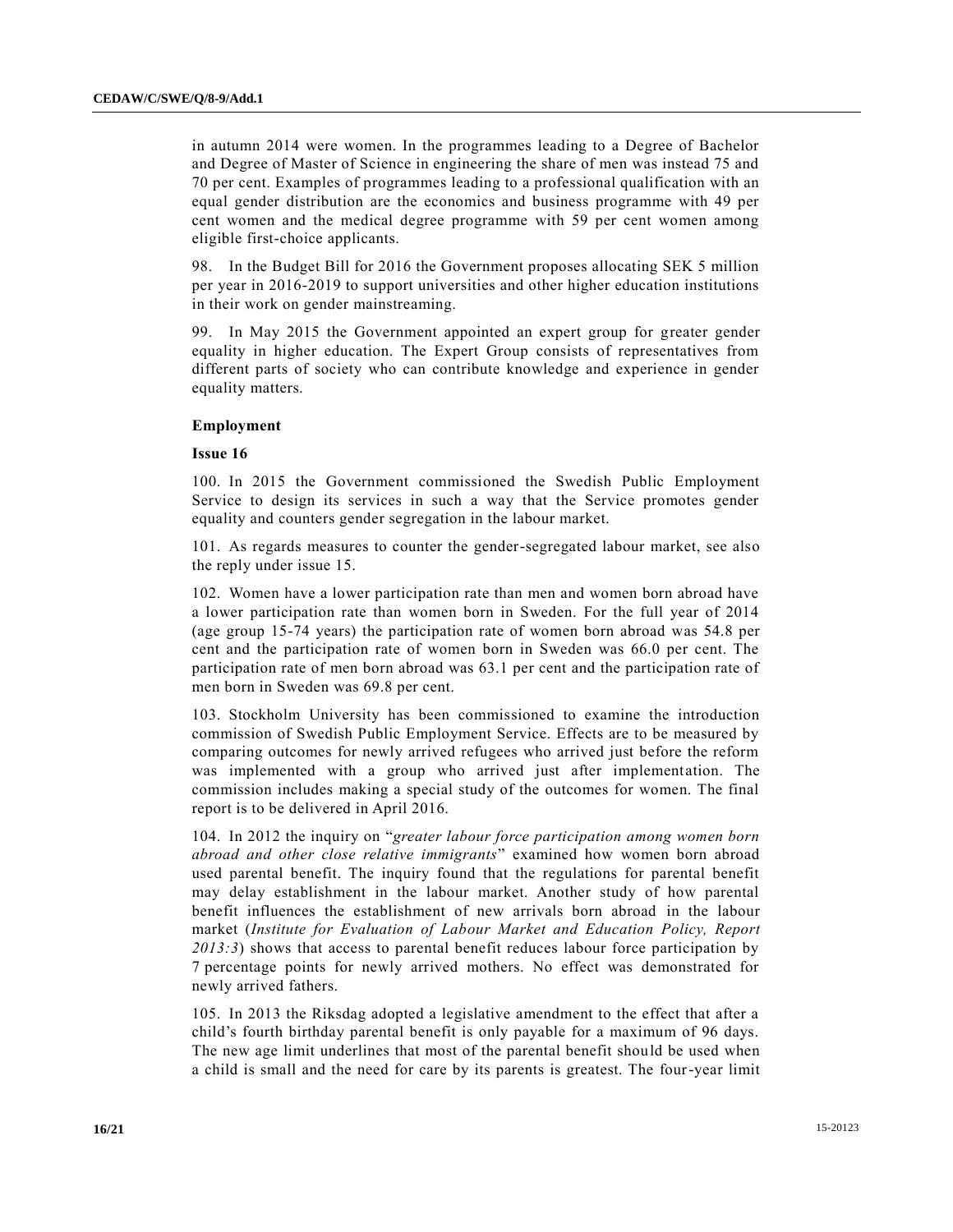means a restriction on the number of benefit days with parental benefit for parents who come to Sweden with older children. This is to be seen as one of several measures to increase labour force participation among newly arrived women born abroad.

106. The Swedish National Audit Office has audited state action for the introduction of newly arrived immigrants. The overall conclusion is that the action is not effective enough and that changes are required both in the area of integration and in neighbouring policy areas. Women born abroad have a much lower employment rate and higher unemployment rate than men born abroad. One of the conclusions of the audit is that even though the introduction reform was intended to increase the possibilities for women to take part in labour market-related measures, this has not happened to any great extent. The Budget Bill for 2016 announced a review of the regulations in the introduction mission in order to reduce any unnecessary administrative burdens and create the conditions for greater flexibility in the mission. On 8 October the Government decided to submit Government Bill 2015/16:30 *Abolition of the system of introduction guides* to the Riksdag. The Government has also clarified in the Instructions for Swedish Public Employment Service that its services are to be designed in such a way that the agency promotes gender equality and diversity and counters gender segregation in the labour market.

107. In the population as a whole labour force participation is estimated at 86 per cent for men and 81 per cent for women. For persons with reduced work capacity labour force participation is estimated at 69 per cent for men and 59 per cent for women; but these data are associated with relatively large uncertainty (confidence interval of +/-4 percentage points). For persons with disabilities without reduced work capacity there is no significant difference between the labour force participation of men and women.

108. The number of jobseekers with disabilities resulting in reduced work capacity who were registered with Swedish Public Employment Service and got a job or started regular education or training has increased compared with 2013. Both the number of women and the number of men who got a job increased during the year, but the increase was larger for men. The number going to regular education or training has increased for both women and men, and it was moves by women to regular education or training that increased most.

109. The Public Employment Service has, since 2013, been running a trainee programme in government agencies for persons with disabilities resulting in reduced work capacity as a commission from the Government. Further, the Public Employment Service financial can also offer financial support to employers that employ persons with disabilities resulting in reduced work capacity. In 2014 an average of 92,900 persons per month had an employment with wage subsidy, sheltered employment with a public employer, sheltered employment with Samhall AB or development and security employment. Compared with 2013 this is an increase of 2 per cent. In terms of the number of individuals accessing these measures in a year, the number has increased by 7 per cent. The increase was 5.8 per cent for women and 7.3 per cent for men.

# **Issue 17**

110. Information about the audits conducted by the Equality Ombudsman (DO) in 2012 and 2013 is given in paragraph 273 of the report (272 of the Swedish version).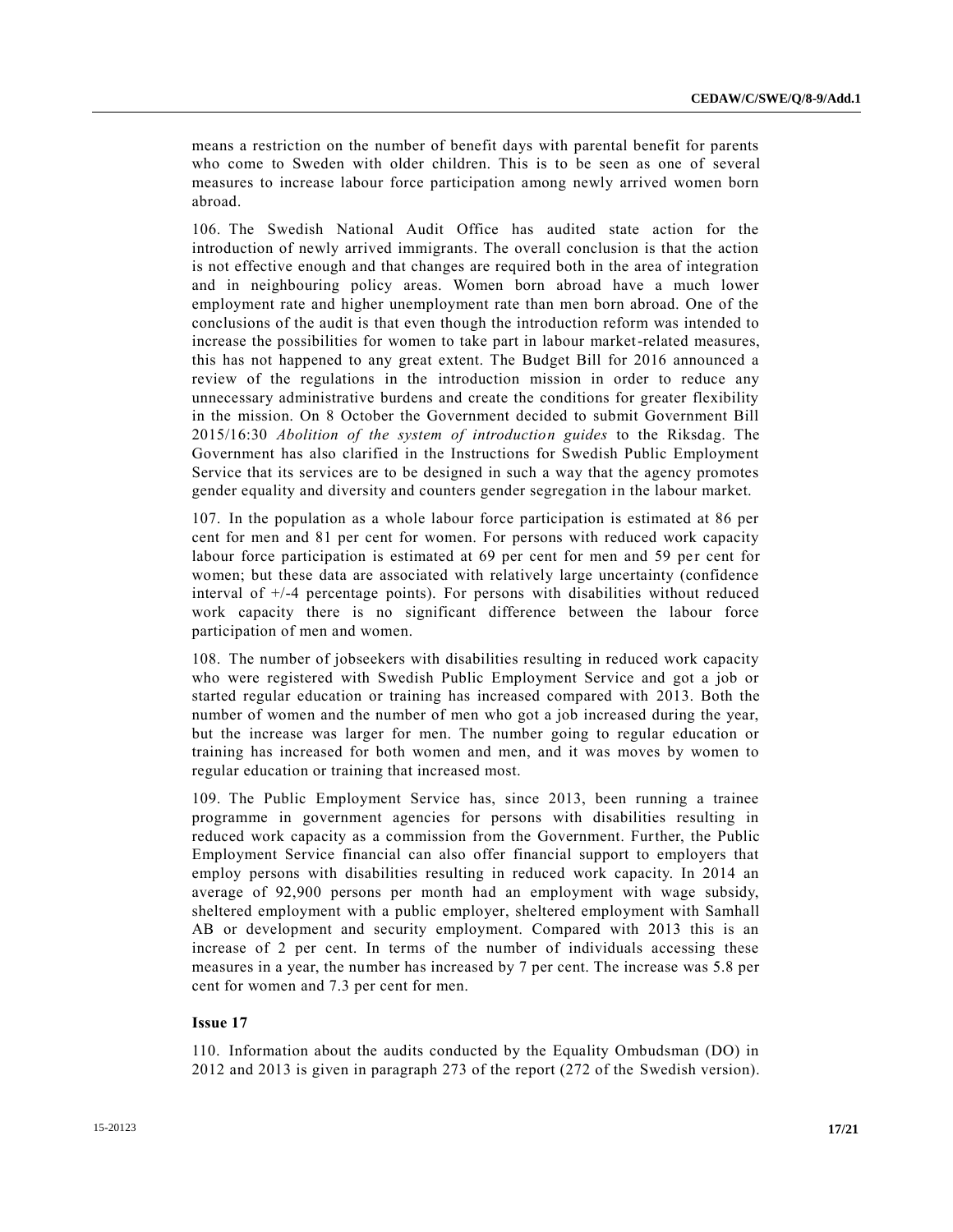In 2014 audits were made of the work of 150 employers on pay surveys and action plans for gender equal pay. In addition, in the period 2013-2015 the DO also audited the gender equality plans of more than a hundred employers and, as part of these audits, the DO checked whether the gender equality plan contained a summary account of the employer's action plan for gender-equal pay, as required by the Discrimination Act. In the decisions closing these cases, the DO has set out any deficiencies that have emerged so that the employer can see for itself what needs to be done to comply with the Discrimination Act. In addition, the DO — who has in the first place to try to get those who are covered by the Act to comply with it voluntarily — has provided support, alongside its supervision, to employers in carrying out their pay survey work in the form of, for example, advice, training, material and the provision of special software.

111. During the period concerned the DO has not made any application to the Board against Discrimination to have an education provider ordered, subject to a financial penalty, to fulfil its obligations regarding active measures under Chapter 3 of the Discrimination Act.

112. As stated in Sweden's latest report paragraph 266 (265 of the Swedish version), the Inquiry on active measures against discrimination proposed that pay surveys should be carried out each year and that all employers with at least 10 employees should have to document this work. Its proposals are being pr ocessed in the Government Offices.

#### **Health**

#### **Issue 18**

113. As regards the number of reports received in the area of health and medical care regarding sex as grounds for discrimination in the period 2009-1 September 2015, the Equality Ombudsman (DO) reports receiving a total of 99 such reports during the period, of which 66 were from women, 26 from men and 6 from persons with a transsexual identity. The DO notes that most reports received are closed without starting any legal proceedings. Reasons for this can include the DO finding that what has been reported is not covered by the Act or that discrimination cannot be proved.

114. In several contexts the Government has highlighted the question of equality in health care, including a focus on how people are treated in healthcare. One concrete example of work done by agencies is the National Board of Health and Welfare 's training material Meetings in health and medical care — a training material for reflection on treatment and equal conditions. This material is intended to support healthcare professionals in working in a systematic way with treatment and equal care. It has been produced in collaboration with the DO and in consultation with the Swedish Association of Local Authorities and Regions (SALAR).

115. In the national public health survey conducted by the Public Health Agency of Sweden, persons with disabilities generally estimate their health as less good than that of the rest of the population. The proportion of women with disabilities who estimate their own health as good is 38 per cent, compared with 79 per cent among women without disabilities. The figure for men with disabilities is slightly higher, 46 per cent, compared with 82 per cent among men without disabilities.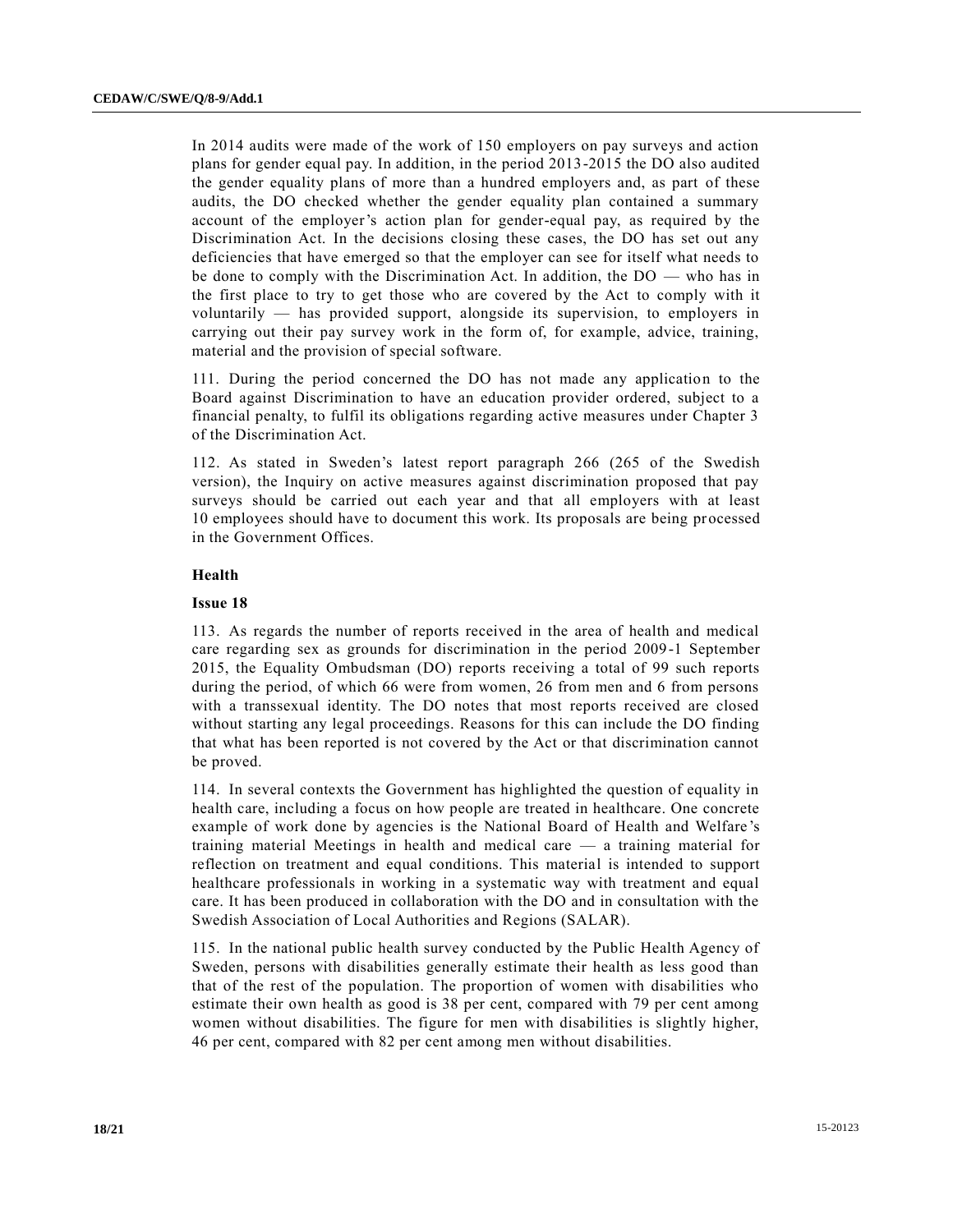116. The National Board of Health and Welfare was commissioned by the Government, as part of the strategy for equality in health care, to develop the training package on better treatment, see paragraph 303 of the Swedish report (302 of the Swedish version). The National Board of Health and Welfare has recently started implementing the training package in healthcare.

117. In June 2015 the Government appointed a Commission for Equality in Healthcare. The main focus of the Commission is to be on health differences between different socioeconomic groups in society. In its work the Commission is also to take account of other health differences in society, for example between persons with disabilities, persons with foreign backgrounds, the Sami people, persons belonging to national minorities and the rest of the population. Under the Commission's terms of reference health differences between the sexes are to consistently be given attention in the work of the commission. The Commission is to present a final report on its work on 31 May 2017.

118. As regards sex differences in the use of compulsory measures in health and medical care, the National Board of Health and Welfare noted in a report from January 2015 on gender perspectives in compulsory psychiatric care of children that there are deficiencies in reporting by care providers to the register of patients that make it more difficult to draw conclusions as to whether girls are overrepresented with respect to compulsory measures taken. The Government and the SALAR are working together to increase reporting to the register of patients. Reports are to be made each quarter by county councils. In 2009 the Government and the SALAR reached an agreement on improvements in whole-day psychiatric care. The objective of the agreement is to stimulate developments in the direction of structured improvement work with the ambition of increasing quality in whole -day care.

119. In the Budget Bill for 2016 the Government announced a targeted primary care initiative focusing on women's health. The funding, which will have a particular focus on socioeconomically deprived areas, will be SEK 130 million per year in 2016-2019.

120. The report on the Public Health Agency of Sweden's commission, which is described in paragraph 309 of the Swedish report (paragraph 308 of the Swedish version), is to be presented in autumn 2015.

121. The commission to develop a free telephone advice service for Roma girls and women concerning sexual and reproductive health has been modified. The advice service will now be carried out by Roma health advisers. The commission has been extended to 1 March 2016.

#### **Rural women**

# **Issue 19**

122. The Rural Development Programme for 2014-2020 contains funding in the form of support and payments to achieve the objectives of rural policy. Environment, sustainable development and innovation are priorities. The Rural Development Programme is intended to result in profitable and vigorous companies and to create the conditions for attractive rural areas. The Programme includes company grants, project grants and Community Led Local Development (CLLD). The grants and payments are financed jointly by Sweden and the EU.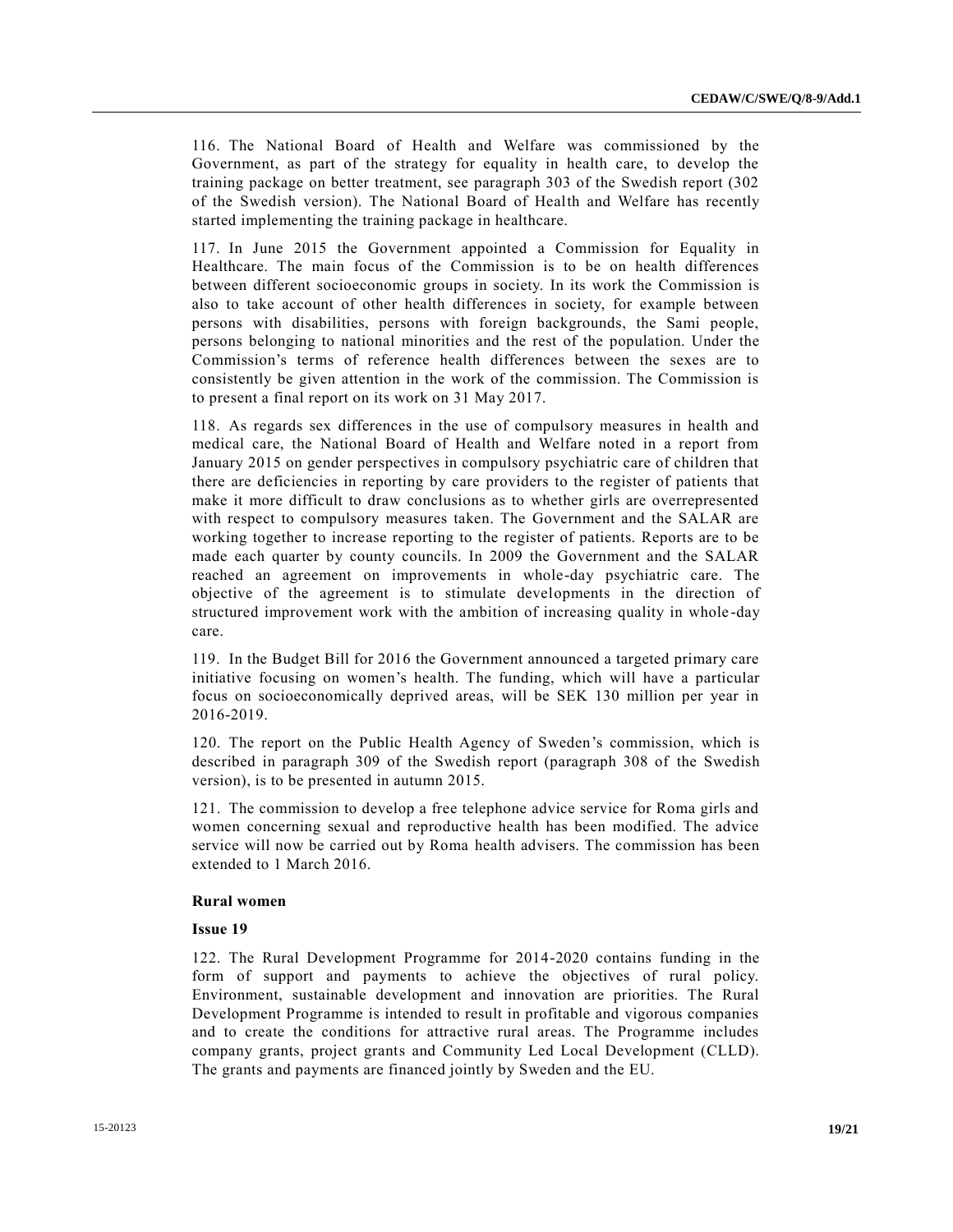123. The gender equality objectives described in paragraph 354 of the report (353 of the Swedish version) are intended to ensure more equal acc ess for men and women to the measures in the programme. This can, for example, involve training of officials handling the programme, communication strategies with a gender equality perspective, etc.

124. Information about measures intended to ensure gender equality between all women and men in the whole of the country in the areas covered by the Convention are reported here under each issue and, in the Swedish report under each article.

# **Disadvantaged groups of women**

**Issue 20**

## **Issue 20 a)**

125. Action by the relevant agencies as part of the Strategy for Roma inclusion has contributed to progress in this work. The pilot activities for Roma inclusion at municipal level have further developed methods and practices for Roma inclusion and focused more on the longtermism of the activities. The Commission against Antiziganism has helped to make visible the widespread prejudices against Roma and the experience of greater discrimination in this group. The Commission has, for example, held a special women's conference that resulted in a number of concrete demands for action to address antiziganism and how it hits women. The Government announced in the Budget Bill for 2016 that it will allocate a total of SEK 58 million in 2016-2019 for further work on the Strategy for Roma inclusion.

126. The Stockholm County Administrative Board has produced in-depth knowledge about questions of relevance for gender equality between Roma women and men and girls and boys. This study shows that there are experiences of prejudices about Roma as a group and antiziganism, as well as harassment and discrimination, in all areas covered by the study. So, most focus group members had not experienced that the poorer treatment was linked to sex in the first place. But some areas are identified where the treatment of Roma by responsible authorities indicates that Roma women and men have their rights complied with to a differing degree, for example in childcare, healthcare and elderly care, primary and secondary education and social services.

#### **Issue 20 b)**

127. Information and statistics about measures intended to ensure gender equality between all women and men in the whole of the country in the areas covered by the Convention are reported here under each issue and, in the Swedish report, und er each article. In addition, the following can be mentioned.

128. There are no statistics based on the ethnic origin of Roma women and girls. But, as part of the monitoring of the Strategy for Roma inclusion, a qualitative study has been carried out and will be repeated regularly during the implementation of the twenty-year strategy. As a commission from the Government, Stockholm County Administrative Board has, in cooperation with several relevant authorities and Roma experts, carried out an inventory of the current situation of Roma in the five municipalities included in a pilot activity for Roma inclusion in 2012-2015. These inventories show that progress has been made towards achieving the objectives of the strategy but that progress is slow and that agencies and municipalities need targeted and funded commissions if it is to be possible to change the situation. The